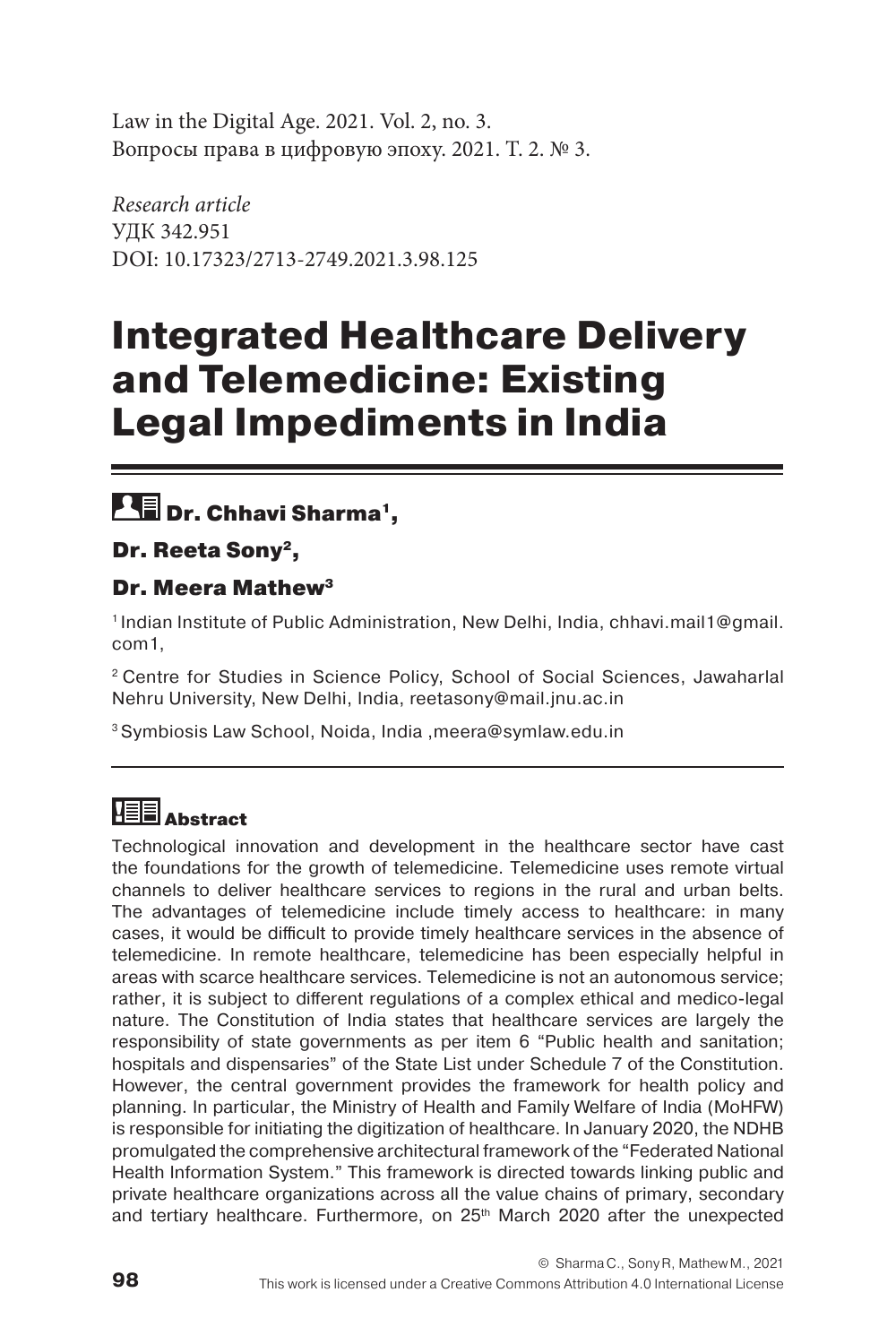outbreak of the COVID-19 pandemic, the Medical Council of India and the NITI Aayog released new telemedicine guidelines for registered medical practitioners to facilitate healthcare services during the complete lockdown. These guidelines set down the rules for providing medical consultations to patients using telemedicine in such areas as diagnosis, treatment and the avoidance of illness and injuries. They also govern research, evaluation and the continuing education of healthcare personnel. These guidelines have led to the empowerment of medical practitioners, yet they have also imposed various restrictions. In India, telemedicine is a nebulous concept that needs to be analyzed in the light of its prospective opportunities. This paper critically examines existing Indian collaborative approaches to digital health, the prevailing legal and ethical frameworks, and the correspondence of clinical practices to current medical guidelines. It further analyzes the steps taken by India to develop telemedical practices while balancing privacy norms, medico-legal responsibility and regulatory standards. To this end, we analyze the timeline of the development of telemedicine as well as examining the role of different policies in facilitating the promotion of telemedicine and the critical impact of technological innovation on the delivery of healthcare in rural and urban India.

## **ME** Keywords

virtual healthcare, telemedicine, ethics, legal implications, privacy, patients' rights

**For citation:** Sharma C., Sony R., Matthew M. Integrated Healthcare Delivery and Telemedicine: Existing Legal Impediments in India. *Legal Issues in the Digital Age.*  2021, no. 4, pp. 98–125. DOI: 10.17323/2713-2749.2021.3.98.125

## **Introduction**

As healthcare institutions grow larger and merge, healthcare services become less affected by topography, remoteness, number of patients or even institutional limitations. Thanks to technological progress, digital healthcare or e-governance in healthcare is a bourgeoning sector. Visible progress in this area includes the accessibility of health information viaweb sites, on-line customer support, computerized and automated analysis, collaborative health improvement programs and electronic mail exchange with medical service providers. This electronically integrated healthcare system (though often termed "e-health"1 ) is based on technological innovations in telecommunications, audial/graphic technologies and computing that affect different domains from the provision of medical information to

<sup>&</sup>lt;sup>1</sup> "E-health is a broader term understood as juncture of therapeutic informatics, public health and trade, referring to healthcare services and information distributed or improved through the Internet and associated technologies." (WHO on e-Health in WHA58.28 Resolution passed at the Fifty-eighth World Health Assembly, Geneva, Switzerland, 2005)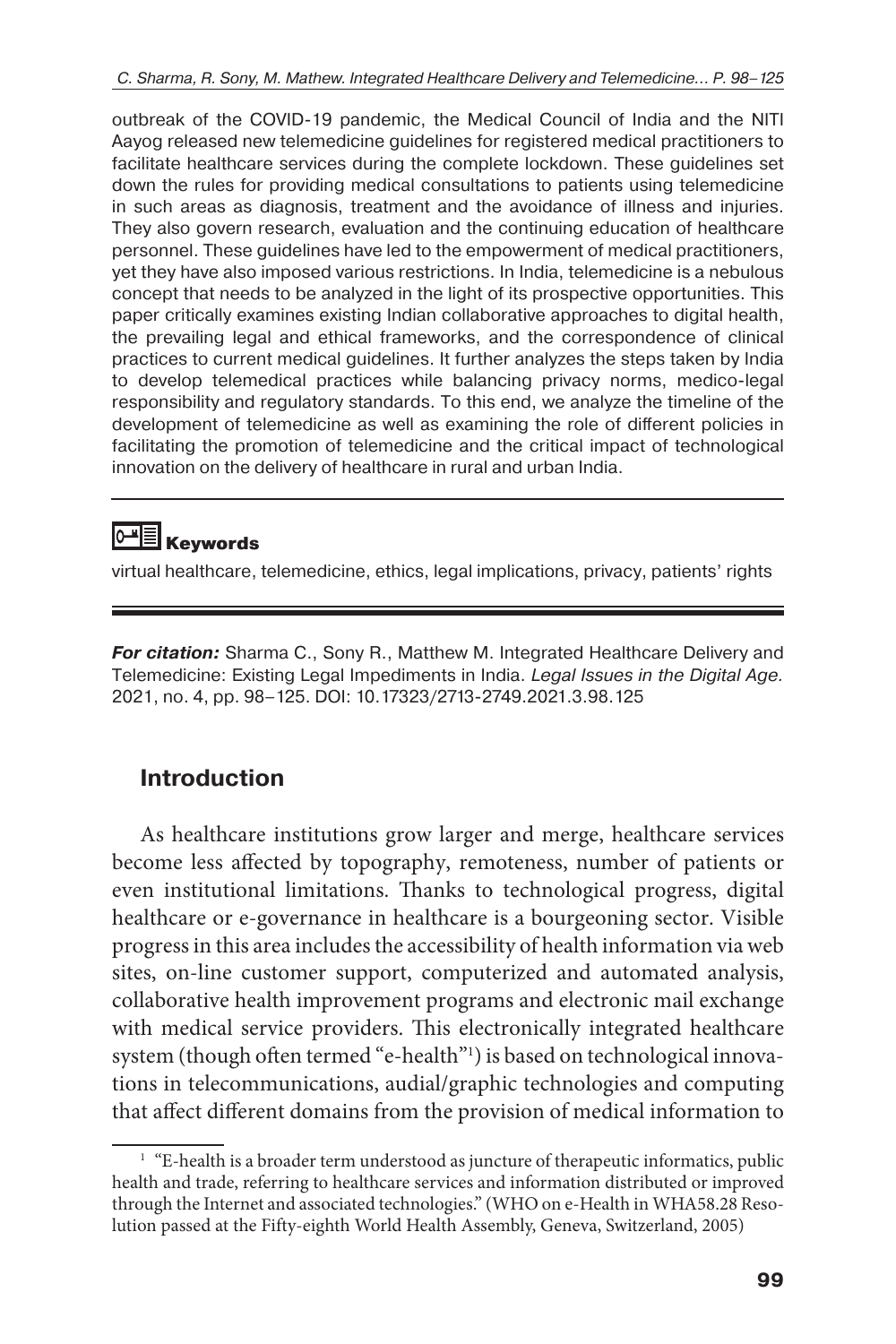diagnosis and treatment [Della Mea V., 2001: 1–2]. Globally, the segment of healthcare is experiencing a paradigm shift in the mode of delivery and applications of healthcare services. Healthcare has lost its restrictive sense and come to mean the overall improvement of the human being; hence, it no longer refers to an act intended to restore a lost condition. When it comes to India, the healthcare industry has not made use of the Internet as profusely as other sectors so far. The Indian healthcare system has largely conventional stakeholders who believe in one-on-one consultations and diagnosis [Lahariya C. et al., 2007: 1–7].

It is owing to the pandemic and especially to the adoption of the new telemedicine guidelines that people have begun to go for digital check-ups and diagnosis. The application of digital tools, electronic commerce and technologies in every industry is driven by consumer welfare. From this standpoint, integrated healthcare is designed as a potential goal, an area of imminent significance, that legitimizes the use of enhancement practices. The electronic form of healthcare should enable the competent transfer



*Figure 1.* Telemedicine Flowchart

*Source:* Bokolo A. Jr. (2020) Use of telemedicine and virtual care for remote treatment in response to COVID-19 pandemic. *J Med Syst,* vol*.* 44, p. 132.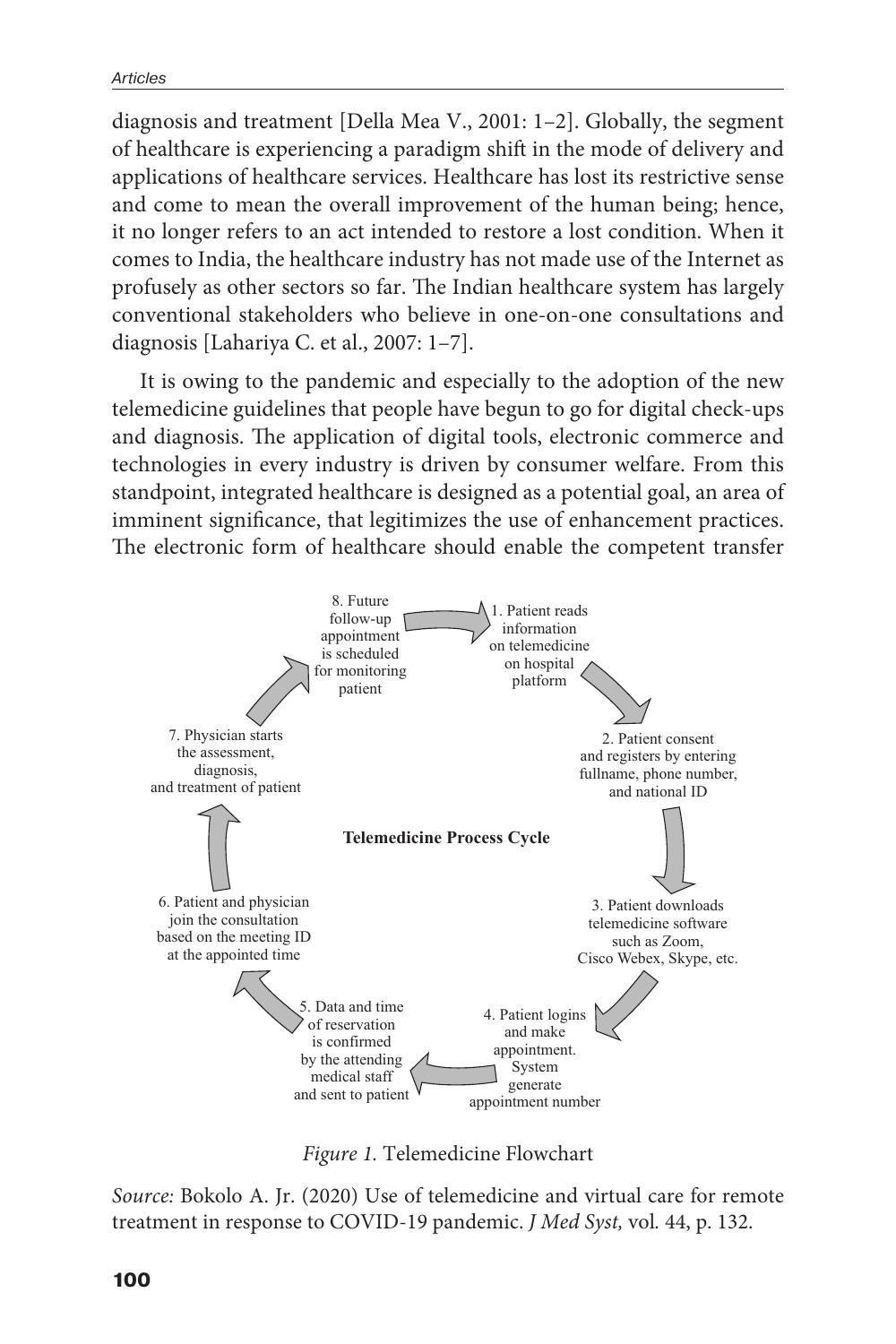of healthcare services to rural and inaccessible communities and generate cost benefit transactions. In India, telemedicine is a nebulous concept that needs to be analyzed in the light of the opportunities it offers. This paper critically examines the existing Indian (national and state) collaborative approaches to digital health, the prevailing legal and ethical frameworks, and the clinical practices corresponding to current medical guidelines to determine the need for reforms or new standards. It further analyzes how India has improved telemedical practices by balancing privacy norms, medico-legal responsibility and regulatory standards.

## **1. Right to health and healthcare**

The word "health" has many different meanings. Among these, the "right to health" encompasses all the socio-economic, ecological and legal issues that have a direct relation to health. It includes the right to healthcare, which involves safeguarding access to appropriate and affordable healthcare and, in particular, to necessary diagnostics and essential treatment.2 The Constitution of India mostly places the responsibility for healthcare services on state governments.3 However, the health policy and planning framework is provided by the central government. <sup>4</sup> The right to health is not explicitly expressed as a fundamental right in the Indian Constitution. In a broad interpretation that widens the scope of Article 21 by reading it together with the Fundamental Duties and Directive Principles, the Supreme Court has often interpreted the constitutional right to healthcare as a significant right. In Paschim Danga Khet Mazdoor Samity & Ors v. State of West Bengal, <sup>5</sup>the Supreme Court interpreted the state's obligation to provide qualitative healthcare in the context of the welfare state, widening the scope of Article 21 and the government's obligation to provide medical support to every person in the country. Furthermore, in Consumer Education and Research Centre & Ors v. Union of

<sup>&</sup>lt;sup>2</sup> See WHO Eleventh General Programme of Work (2006-2015). This report provides a global health agenda for WHO Member States, focusing on the elements of availability, accessibility, acceptability and quality ("AAAQ").

<sup>&</sup>lt;sup>3</sup> See items 6 "Public health and sanitation; hospitals and dispensaries" and 9 "Relief of the disabled and unemployable" on the State List under Schedule 7 of the Constitution.

<sup>&</sup>lt;sup>4</sup> The union government using its federal powers bears the primary responsibility for respecting international obligations. The constitutional responsibility for assuring the right to health, legislation on public health, and the responsibility to assure human rights are principally upon the union legislature. See Kothari J. Social rights and the Indian constitution. 2004. 6 SCC J-31.

<sup>5</sup> (1981). 1 SCC 246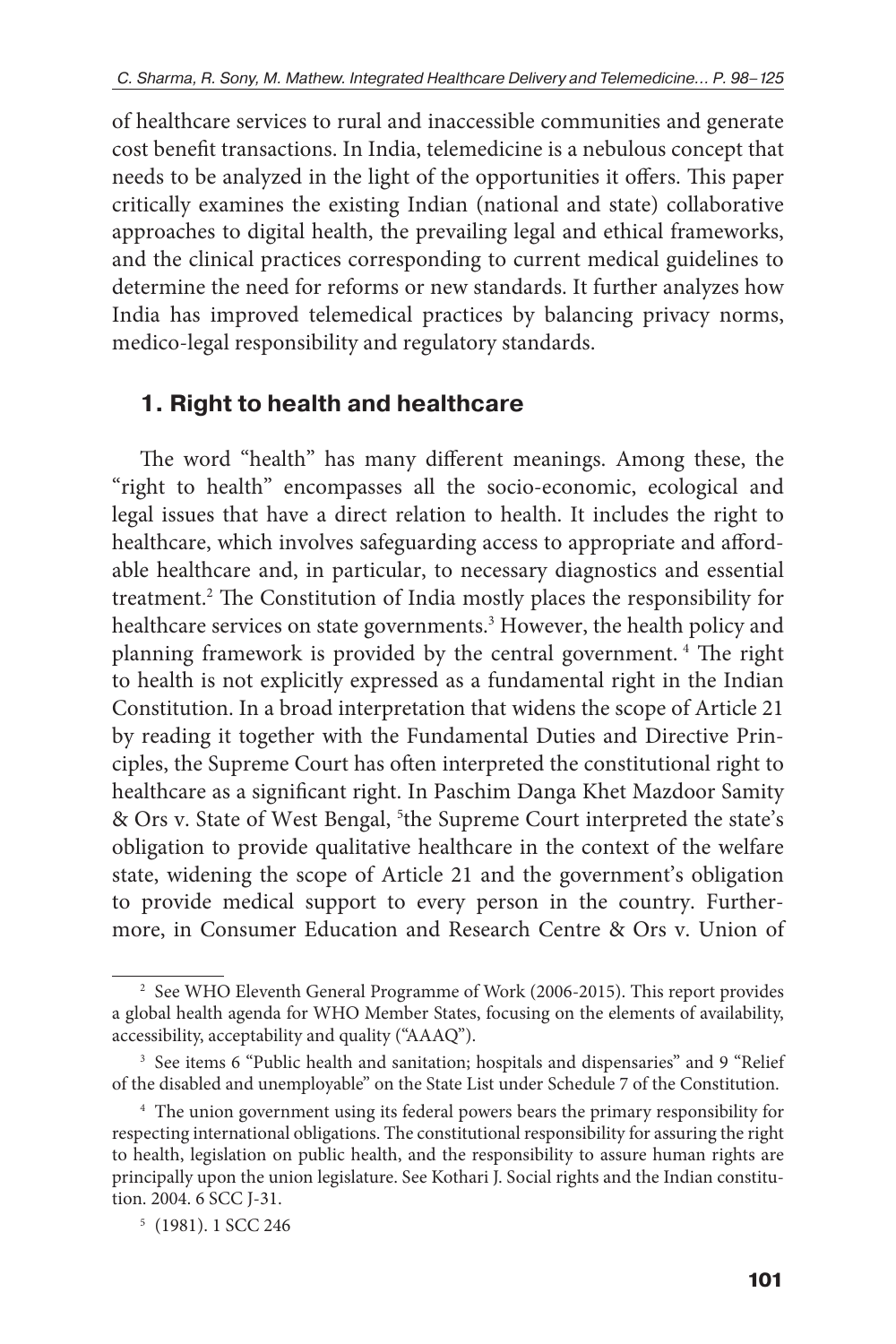India, <sup>6</sup> the Supreme Court stated that the right to health and medical care is a fundamental right of citizens under Article 21, read with Articles 39 (e), 41, 43, and 48-A of the Indian Constitution. In Paschim Banga Khet Mazdoor Samity & Ors v. State of West Bengal & Anr, the Court addressed the matter of the suitability and obtainability of emergency health treatment and upheld that the state bears the brunt of the responsibility for assuring that primary health centers are equipped to deliver instantaneous stabilizing treatment for grave injuries and tragedies. In other judgments,<sup>7</sup> the Court indirectly confirmed the state's obligation to maintain standards.

Nevertheless, healthcare safeguards in India, unlike in other developed nations, are based on "supply-induced demand" that is need-based rather than "right-based." The right-based approach calls for a clear and transparent accountability mechanism in the state's decision-making, review and renovation of healthcare. It must be kept in mind that, when the affordability of treatment or medicine increases, leading to a shortage of medical practitioners, the only possible solution in the healthcare system is to rely upon technological progress. Any such transition must be effectuated by weakening the strictness of existing regulations and ignoring the conventional cultural mind-set while assuring people's rights in the process [McSherry R., Pearce P. et al., 2011: 182]. This right-based approach to technological progress in the health sector can be employed to control societal and demographic rigidities, reduce unfairness and health uncertainty, expand training, and reinforce public health scrutiny with the assistance of healthcare stakeholders for laying the foundation of public health capacity. In a speech of December 2017 UN Secretary-General Antonio Guterres stated that health is a right for all and in a new development era must have more streamlined and sustainable financing.<sup>8</sup>

Although Indian laws governing the healthcare industry are yet to be applied to e-health, it was necessary to promote health in a digital manner during the lockdown following the outbreak of the Covid-19 pandemic. A major step was to introduce a legal framework for telemedicine.<sup>9</sup>

<sup>8</sup> Available at: https://www.un.org/sg/en/content/sg/speeches/2017-12-14/universalhealth-coverage-forum- remarks (accessed: 02.11.2020)

<sup>9</sup> There is a difference between telehealth and telemedicine. While telemedicine has a clinical aspect, telehealth is any use of information technology for health purposes. Al-

<sup>6</sup> (1995). 3 SCC 42.

<sup>7</sup> Vincent Panikurlangara v. Union of India. (1987). 2 SCC 165. Mahendra Pratap Singh v. State of Orissa. (1997). AIR (Ori) 37. Murli Deora v. Union of India and Ors. (2001). 8 SCC 765. Rakesh Chandra Narayan v. State of Bihar (1989). SCC Supl. (1) 644 in healthcare services with due attention to international treaties and documents.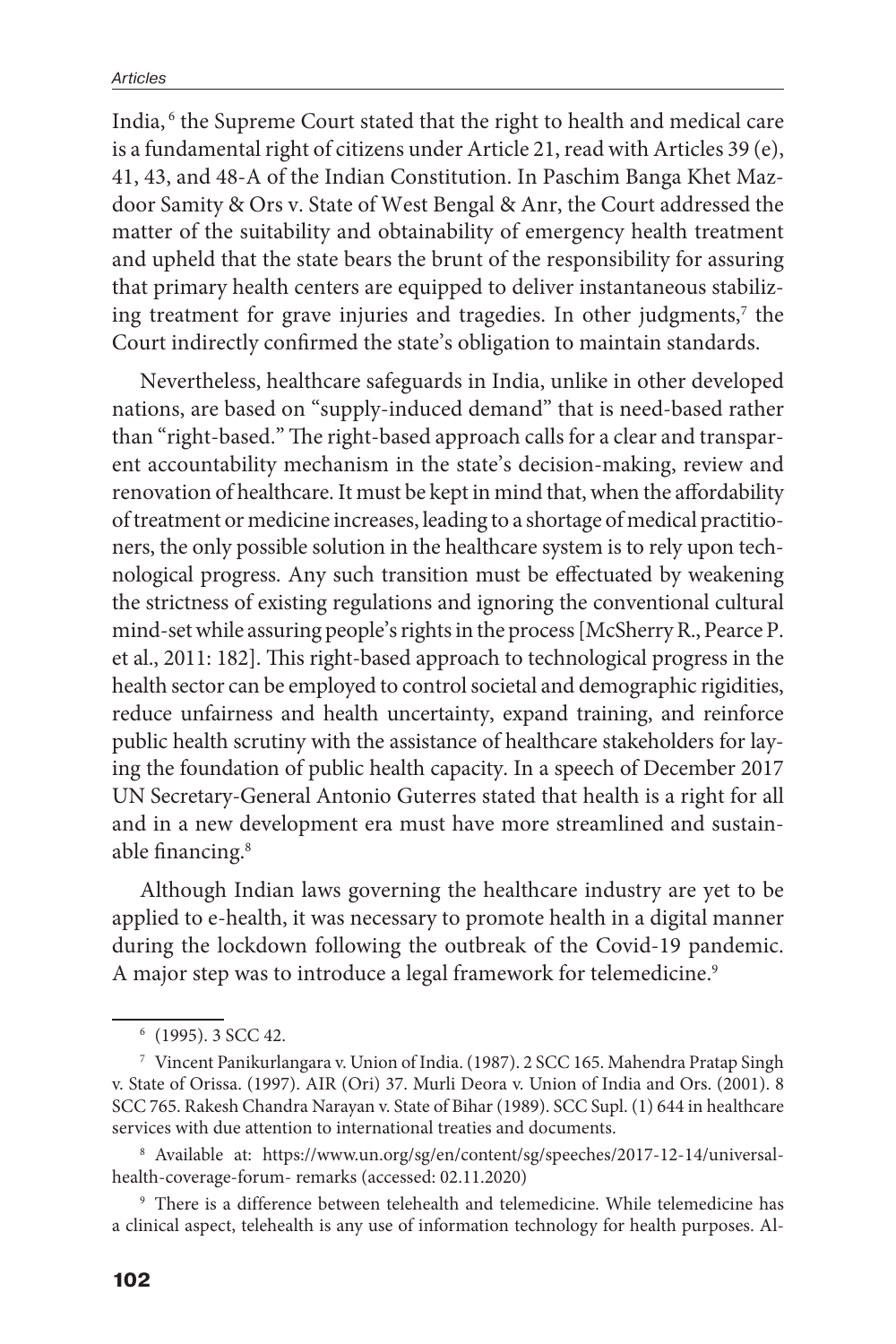India lacks healthcare manpower and infrastructure, which prevents it from dealing with pressures and medicinal demands. The shortage of manpower in the public healthcare system is currently estimated at 6 hundred thousand doctors, 4 hundred thousand dental surgeons and 10 hundred thousand nursing staff [Sharma A. et al. 2013: 112–117]; [Mishra S.K., Kapoor L., Singh I.P. 2009: 568–575]. The distribution of healthcare services is also skewed. This can be attributed to the fact that approximately 75% of the healthcare infrastructure and manpower is based in urban areas where only 27% of the total population resides. The difference in the distribution of resources between rural and urban areas can be inferred from the fact that the number of doctors per 1,000 population is 0.39 in the countryside in comparison to as much as 1.33 in cities, resulting in a national average of 0.69 [Bagchi S., 2006: 82].

Such an improper distribution of healthcare resources in rural and urban settings can be corrected through telemedicine. Telemedicine can be viewed as the fastest, most effective and least expensive method of reducing this discrepancy [Achary R.V., Rai J.J., 2016: 5]. In [Achary R.V., Rai J.J., 2016: 5], the author argues that the most prominent and important advantage of telemedicine is its ability to reach rural areas of the country. Further, telemedicine possesses the potential to provide high-quality medical services to remote areas. Another advantage of telemedicine is its sustainable use of resources: it can assess the condition of a patient without actually visiting him or her [ Singh R. et al., 2009: 126].

Telemedicine is the delivery of remote healthcare services to regions where the physical presence of healthcare professionals is not manageable. Such remote healthcare or telemedical services are provided to patients via information and communication technologies. This facilitates in lasting education of health care providers and thus contributes to progress in citizens' health and hence in society.

Telemedicine can be defined as the remote delivery of healthcare services through the transfer of audio, video and graphical information about a patient's health via telecommunication networks. Such information enables the healthcare provider to deliver remote consultative and diagnostic services, including planning, coordination, collaboration and education [Meher S.K. et al., 2014: 262].

Affordability and accessibility are the biggest advantages of telemedicine. It helps patients to receive fast and timely access to appropriate interventions

though both involve the application of electronic information and communication technologies to healthcare, telemedicine specifically implies long-distance patient care. (See: A. Darkins. Telemedicine and Telehealth: Principles, Policies, Performances and Pitfalls. N.Y., 2000).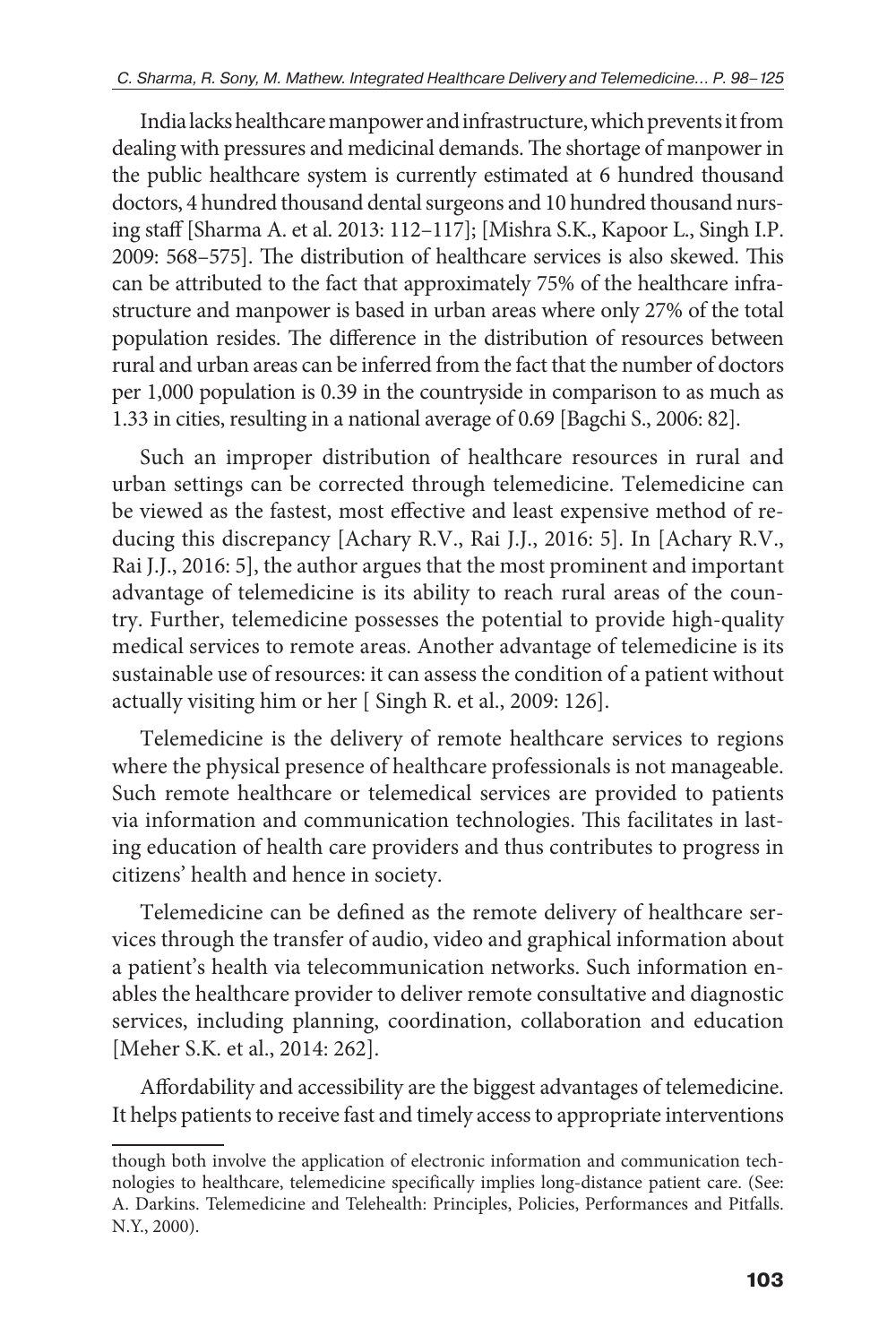and medical services which would not generally be available otherwise. India is a huge country with large geographical distances and limited healthcare resources, which makes the provision of in-person healthcare a big challenge. Thus, telemedicine is emerging as a major boon to the rural population with its very limited spending power and access to medical services.

Telemedicine helps to save resources by facilitating remote consultations, remote routine check-ups and remote prolonged continuous monitoring. This saves patients' time and money as well as reducing the burden on secondary hospitals. Further, in times of emergency such as pandemics, telemedicine protects patients and health workers from the risk of contagious infection by making physical meetings superfluous.

Telemedicine provides patients with technologies that help them to manage their medication routines easily and efficiently, leading to the better management of disease.

In recent times, different studies have been conducted on the impact of telemedicine. One study [Daly H.L., 2000: 75] has shown that telemedicine reduces healthcare expenses for patients, making healthcare services more accessible. Furthermore, examined telemedical services accorded to patients by the All India Institute of Medical Sciences (AIIMS, New Delhi), concluding that telemedicine saves time and money and is beneficial for patients from rural areas, although the perspective profits of telemedicine and ICT have not been calculated so far.

### **2. Telemedicine: methodology and legal issues**

#### **2.1. Telemedicine: the technology**

Just as any paradigm shift, telemedicine creates both opportunities and challenges. In its literal sense, telemedicine refers to the use of technologies to provide healthcare services to patients. When distance and remoteness are issues for the proper delivery of services, information technologies are used to allow patients to consult doctors for diagnosis and treatment. Telemedicine brings together medicine and technology, using telecommunication technologies to deliver medical services [Daar J.F., Koerner S., 1997: 18]. There are two basic classes of interactive platforms available in telemedicine [Ateriya N. et al., 2018:215]:

a) Store-and-transfer (non-synchronous consultations)/store-and-forward technologies allow images to be scanned, stored, and later forwarded anywhere in the world, eliminating distance barriers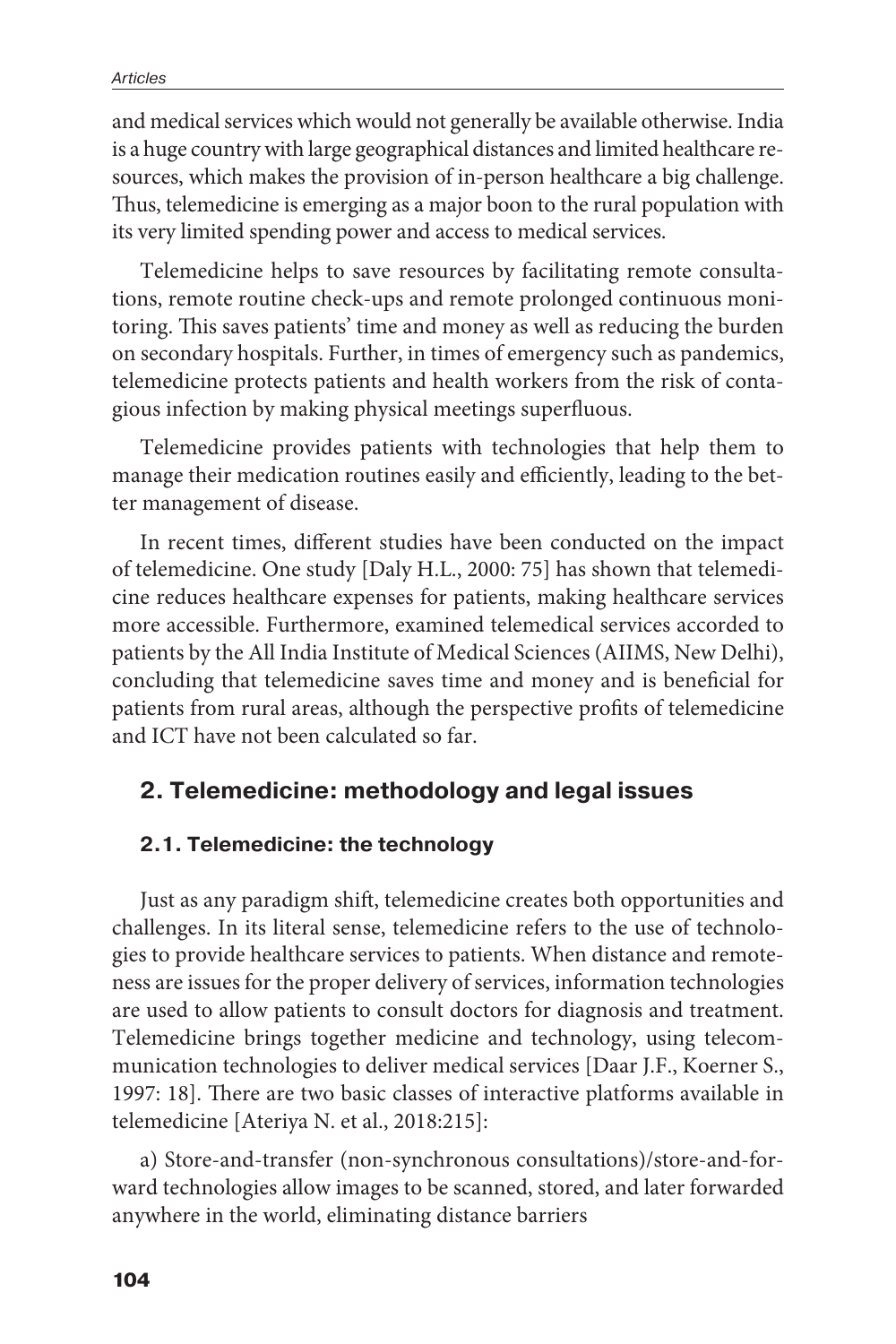b) Human-human "real-time interaction" video conferencing (synchronous consultation) enables one-to-one consultations through the "virtual interaction" of practitioners and patients.

In telemedicine, real-time interactions can take place at the doctorpatient, doctor-doctor and/or doctor-paramedic levels. These interactions can be either telecenter-based or home-based. Here, synchronization between the central and peripheral nodes is the most important factor for the real-time interaction of individual participants.

In store-and-transfer, data is collected, saved and then conveyed from remote peripheral centers to the central node where it is examined by a specialist. For example, ECG (tele-cardiology), X-ray (tele-radiology) and similar data can be collected from the patient, stored and then transferred to the specialist for consultation. Non-synchronous consultations are specifically useful in cases which require monitoring the growth of a persistent and chronic disease such as detecting retinopathy in a diabetic patient.

 By virtue of telemedicine, people in need of medical consultation, regardless of their location, can connect with healthcare professionals and receive access to healthcare. Telemedicine makes it possible to perform rapid medical intervention and support on-site, instead of conveying the patient to an alternative setting. Geographic remoteness no longer implies separation from therapeutic care. Thanks to technology, medical practitioners are able to deliver "audio, visual, and other data-sharing communications" to assist patients, reducing healthcare costs, broadening access to primary and specialty care, and providing the medical sector with an expanding market base. As a result, countries need neither to establish large health centers nor to train medical practitioners, but only to cultivate expertise and make use of technologies.

### **2.2. IoT and cloud services for telemedicine health practices**

IoT, or Internet of Things, refers to the expansion of the capacity of the Internet beyond computers and smartphones. It has led to the creation of integrated systems comprising the Internet and digital machines. It has also engendered amalgamated digital devices with special identifiers that can be used across multiple industries.

IoT has brought about a major revolution in the domain of healthcare through the provision of continuous health monitoring services. Patients no longer need to depend solely on hospital visits for healthcare and may opt for remote medical consultation and treatment instead. Physicians can use IoT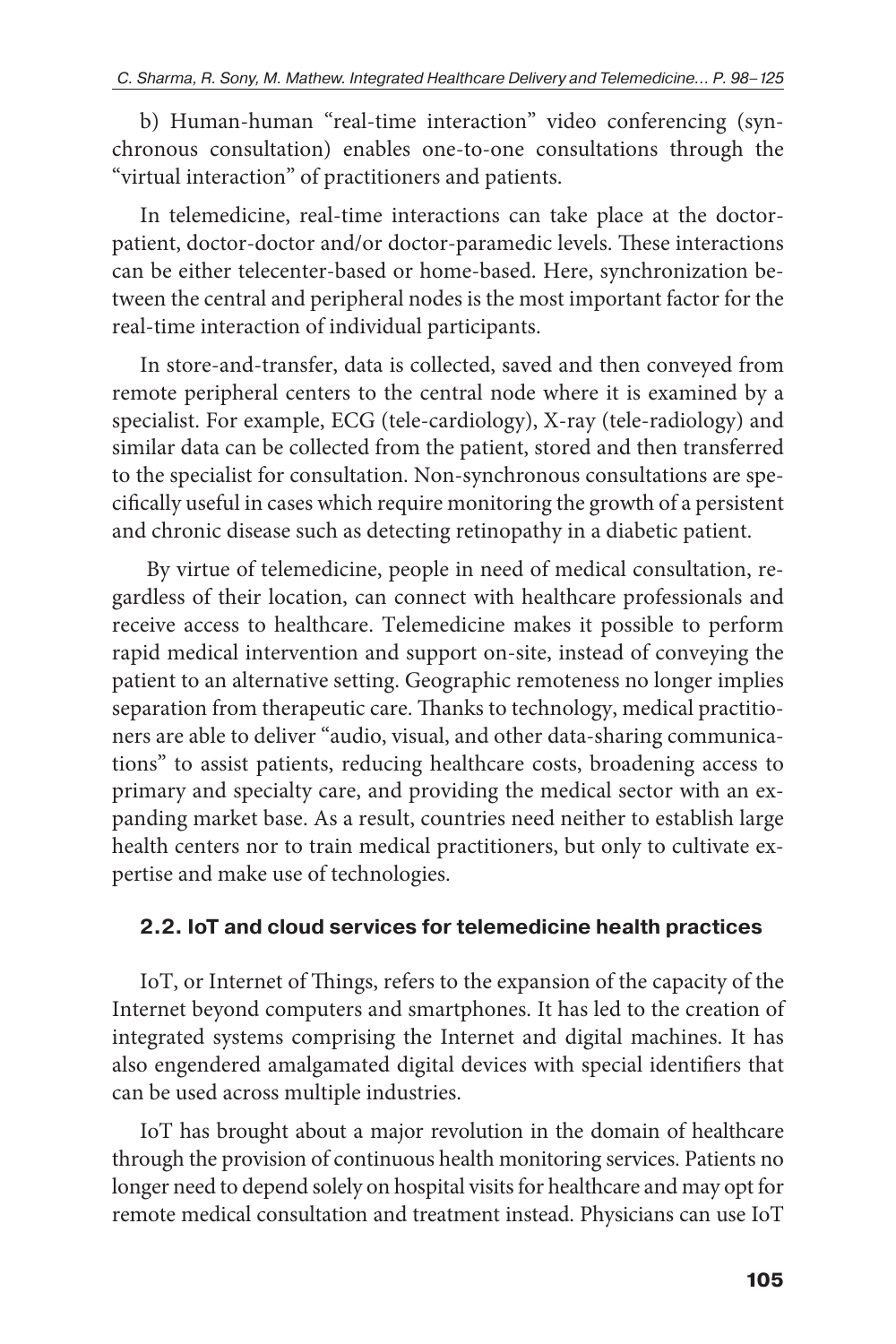for continuously monitoring the progress of their patients' health. Patients can take care of their health while staying at home with the assistance of advanced gadgets such as voice-activated smart speakers or order medicine through devices such as ALEXA, saving travel time and visits to the hospital.

IoT is becoming an increasingly important part of our daily lives. It is proving to be vital in the supervision of various health and medical needs. With the advent of highly popular devices such as tablets and smartphones, the medical Internet of Things (mIoT), which combines the notions of telemedicine and telehealth, is progressively gaining acceptance. These devices in combination with Internet accessibility are making advanced services available. This results in an enrichment of user knowledge and experience. Medical staff can also make more informed choices and take quicker decisions. With Internet availability, data sharing on a cloud system has also become possible. This allows multiple users, physically and geographically distant from one another, to have access to data and information anytime, anywhere.

#### **2.3. Laws pertaining to telemedicine in India**

In India, the laws pertaining to telemedicine may be categorized as in Tables 1 and 2.

*Table 1*

|                                                | Law                                                                              |  |  |
|------------------------------------------------|----------------------------------------------------------------------------------|--|--|
|                                                | Drugs and Cosmetics Act, 1940, and Drugs and Cosmetics Rules, 1945 <sup>10</sup> |  |  |
| Indian Medical Council Act, 1956 <sup>11</sup> |                                                                                  |  |  |
|                                                | Indian Medical Council (Professional Conduct, Etiquette and Ethics)              |  |  |
|                                                | Regulations, 2002 <sup>12</sup>                                                  |  |  |
|                                                |                                                                                  |  |  |

Clinical Establishments (Registration and Regulation) Act, 2010 13

<sup>&</sup>lt;sup>10</sup> Drugs and Cosmetics Act. 1940. Drugs and Cosmetics Rules. 1945. Available at: www.cdsco.nic.in/writereaddata/2016Drugs%20and%20Cosmetics% 20Act%201940%20 &%20Rules%201945.pdf.

<sup>&</sup>lt;sup>11</sup> Indian Medical Council Act. 1956. Available at: www.mciindia.org/documents/ theIndianMedicalCouncilActs/Complete-Act-1.pdf.

 $^{\rm 12}$  Clinical Establishments (Registration and Regulation) Act 2010. Available at: www. clinicalestablishments.nic.in/WriteReadData/969.pdf.

<sup>&</sup>lt;sup>13</sup> Information Technology Act. (2000). Available at: www.lawmin.nic.in/ld/P-ACT/ 2000/The%20Information%20Technology%20Act%202000.pdf.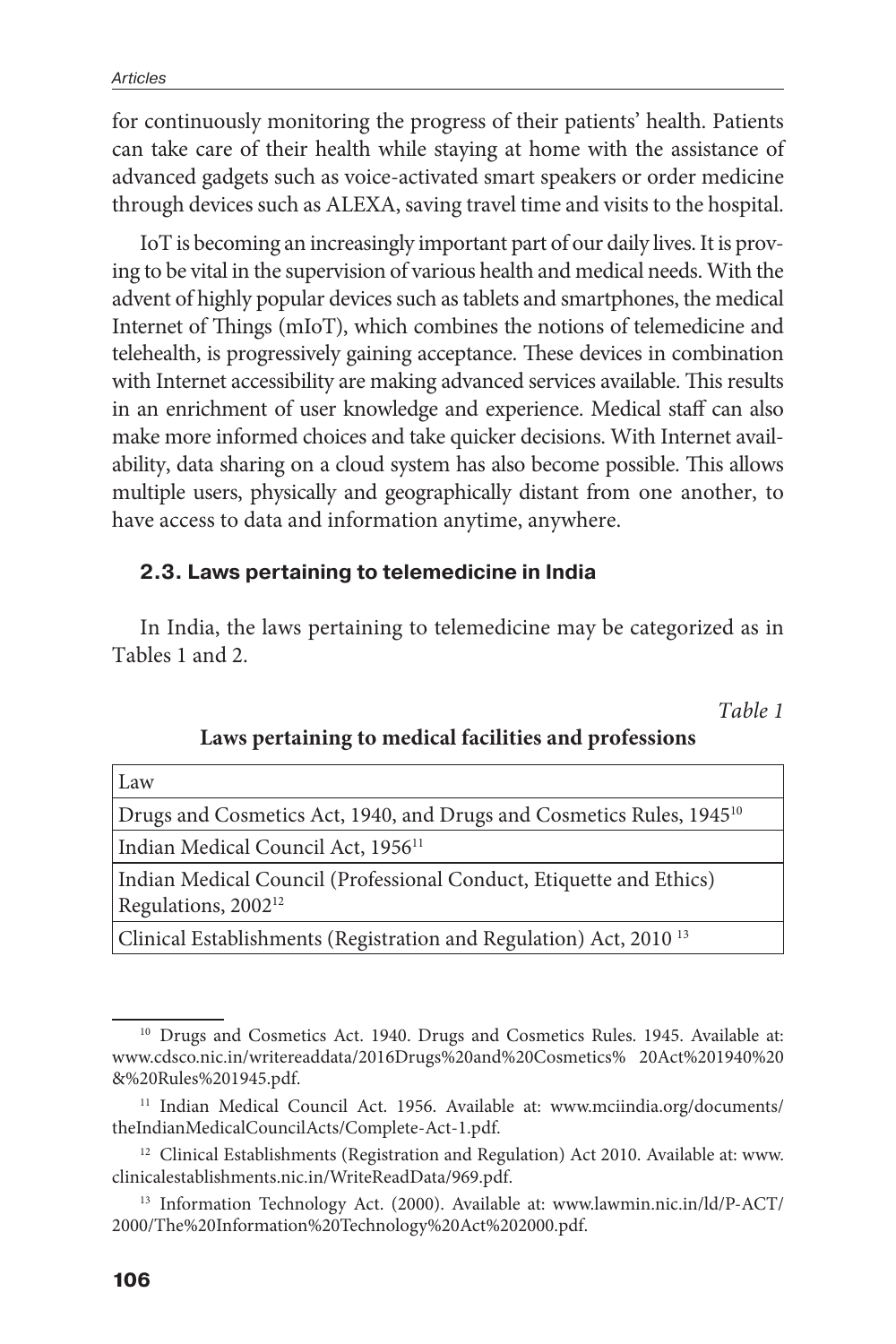Information technology services are the sources used to provide telemedicine.

*Table 2*

| Laws pertaining to information technologies |  |  |
|---------------------------------------------|--|--|
|---------------------------------------------|--|--|

| Law                                                                                                                                           |  |
|-----------------------------------------------------------------------------------------------------------------------------------------------|--|
| Information Technology Act, 2000 (IT Act) <sup>14</sup>                                                                                       |  |
| Information Technology (Reasonable Security Practices and Procedures<br>and Sensitive Personal Data or Information) Rules, 2011 <sup>15</sup> |  |
| Information Technology Rules (Intermediary Guidelines), 2011 <sup>16</sup>                                                                    |  |
| Unsolicited Commercial Communications Regulations, 2007 <sup>17</sup>                                                                         |  |
| Telecom Commercial Communication Customer Preference Regulations,<br>2010 [White-Williams C., Oetjen D., 2015: 4-16]                          |  |

### Ethical issues of telemedicine

Advances in ICT have resulted in the growing use of telemedicine in the treatment of diseases and patient care. With such advances, it is important to pay attention to the associated ethical issues as well. Thus, in order to ensure the confidentiality and safety of patient data and identify inefficiencies in the process, there exists a requirement to monitor cases of inefficiency of therapists so as to improve the quality of healthcare services. This also highlights the significance of ethical issues in telemedicine [Dombo E.A., Kays L., Weller K., 2014: 99].

The World Health Organization (WHO) defines telemedicine as an online healthcare service in which the geographical distance between the patient and the service provider matters. Furthermore, the ethical issues of telemedicine include the consideration of the benefits or losses incurred by patients in receiving telemedical services and their right to select therapy and take action against dissatisfactory services [Tarzian A. J., 2013: 3–13].

 $^{\rm 14}$  Information Technology (Reasonable Security Practices and Procedures and Sensitive Personal Data or Information) Rules. 2011. Available at: www.meity.gov.in/ sites/upload\_files/dit/files/GSR313E\_10511(1).pdf.

<sup>&</sup>lt;sup>15</sup> Information Technology (Intermediaries Guidelines) Rules. 2011. Available at: www. meity.gov.in/writereaddata/files/GSR314E\_10511%281%29\_0.pdf.

<sup>&</sup>lt;sup>16</sup> Unsolicited Commercial Communications Regulations. 2007. Available at: www. trai.gov.in/sites/default/files/201204190608149960110Regulation5june07.pdf.

<sup>&</sup>lt;sup>17</sup> Telecom Commercial Communication Customer Preference Regulations. 2010. Available at: www.nccptrai.gov.in/nccpregistry/regulation1diccndiv.pdf.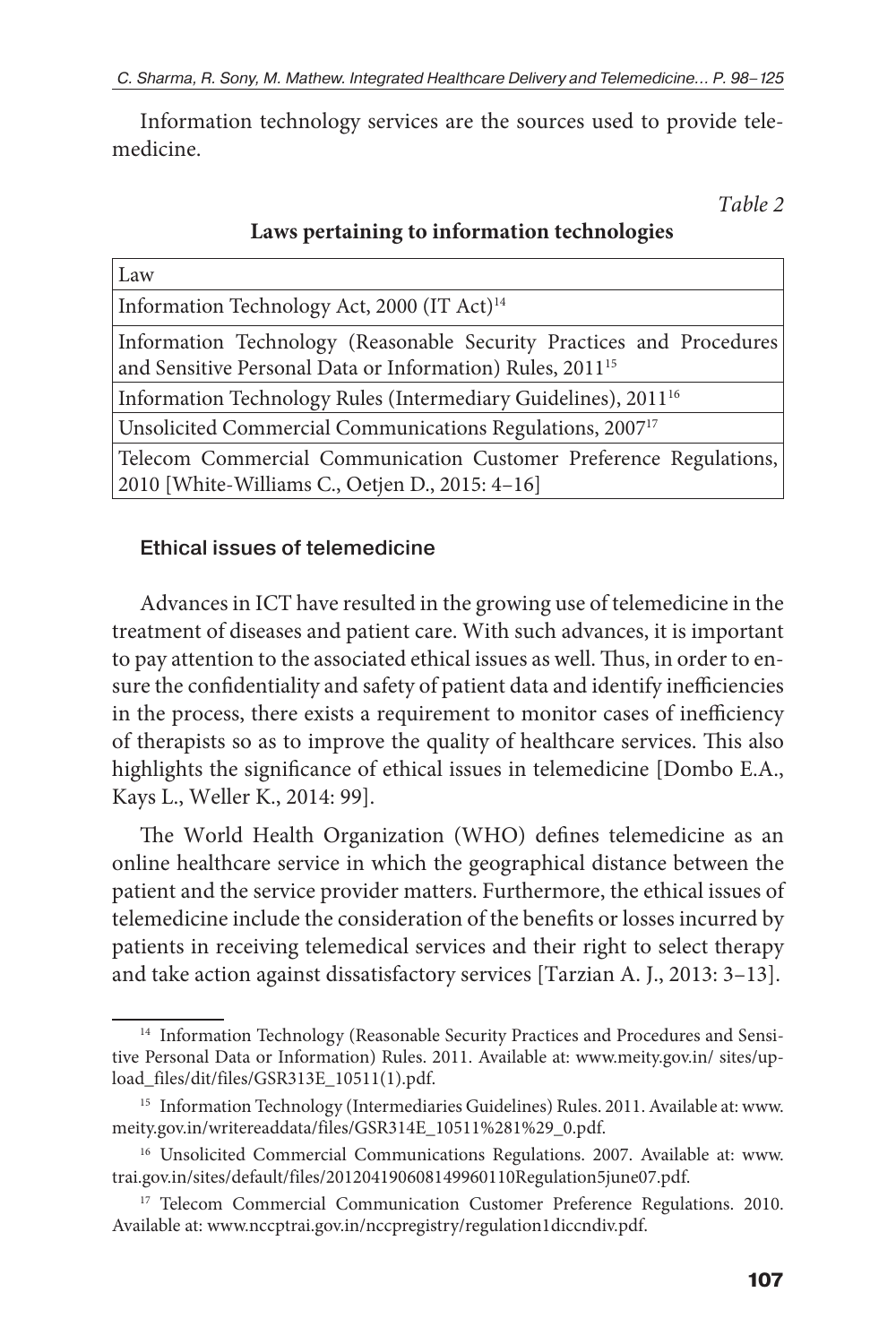The consideration of ethical issues related to telemedical services began in the 1980s. In 2006, WHO officially commissioned the American Society for Bioethics and Humanities (ASBH) to investigate ethical issues in telemedicine. The fundamental requirement was health-related knowledge and skills [Dombo E.A., Kays L., Weller K., 2014: 111]. In addition, guidelines for telemedicine were developed to streamline the process further. These guidelines facilitated the proper management of telemedical services and the assurance of their stability, regularity and safety. These guidelines aim to improve the quality of telemedical services.

Today, the Internet is used by 87% of adults. The rate of receiving online health-related information has increased by 72%. This has enhanced the role of ethical issues in telemedicine, pushing stakeholders to improve the quality of healthcare services [Parsons T. D., 2016: 99–101]. This is further compounded by the fact that the use of technologies such as Internet, email, and smartphones creates a number of ethical issues in telemedicine [Langarizadeh M. et al., 2017: 351]. For example, ethical rules and regulations are required to ensure the confidentiality of patient information. In [Agarwal N. et al., 2020: 90], the author reviews and classifies the available literature on ethical issues in telemedicine.

#### Role of telemedicine in disasters and pandemics

Pandemics and disasters hamper the trials in giving healthcare. It is not guaranteed that telemedicine can successfully work at all times. It can be suitable in situations when medical practitioners are capable of managing and evaluating their patients. In telemedicine, visits and consultations can be booked without the staff coming in contact with viruses/infections at a time of epidemic upsurge. Telemedicine also eliminates the risk of being exposed to other communicable diseases for all patients and medical practitioners. The exposure of healthcare workers can be avoided through the use of telemedicine to screen patients remotely. Telemedicine can also improve the accessibility of medical practitioners in remote areas. Hence, during the current COVID-19 pandemic, health systems with advanced telemedicine systems are able to ensure that patients infected by the virus can quickly get the care they need. A recent paper on telemedicine [Mishra S.K., Singh I.P., Chand R.D., 2012: 151–163] studies the role played by telemedicine in the ongoing COVID-19 situation in India. Focusing on the Telemedicine Guidelines of March 2020 of the Medical Council of India, the researchers discuss the role of telemedicine in fighting the pandemic. The work significant to telemedicine and its applications are studied and summarized.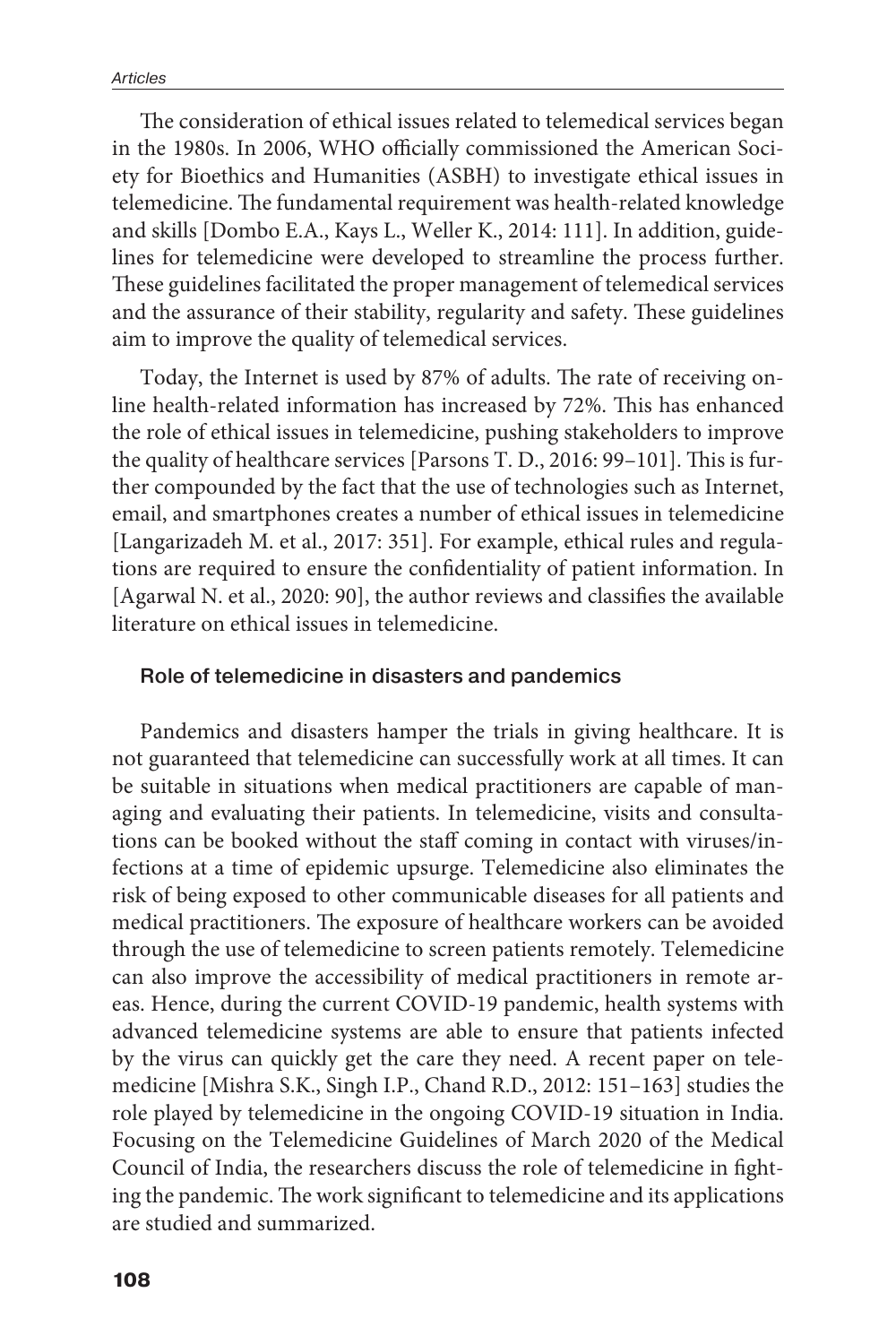Telehealth is appropriate for situations where medical practitioners are available to consult patients remotely. State licensing, payment and regulatory structures, program implementation, credentialing across hospitals, etc. all take time to implement, but systems with advanced telemedicine systems are in a good position to guarantee that Covid-19 patients obtain the care they need. Thus, in the present scenario, the use of telemedicine may be the most appropriate solution.

## **3. Policy-based analysis**

The government is striving to incorporate telemedicine into the country's healthcare system and make it an integral part of the latter. The Department of Information Technology has laid the foundations by creating guidelines to guarantee the inter-operability [LeRouge C., Garfield M.J., 2013: 6472–6484] of telemedicine as a standard practice. A comprehensive regulatory framework should be developed to understand several diverse significant pointers which would help stakeholders to understand their roles and responsibilities in a better way. With the help of telemedicine, healthcare services can be easily delivered to different places. However, the increasing application of telemedicine can also lead to the emergence of different legal and ethical issues [Balarajan Y., Selvaraj S., Subramanian S.V., 2011: 505–515]. It should be obligatory for the main parties involved, including patients and doctors, to have a clear and precise understanding of their rights. Their role expectations and duties in this new framework should also be well defined. For example, the risks of using telemedicine include the exposure of patients' confidential information such as financial and medical data. Stringent rules should be elaborated to make discretion compulsory so as to reduce concerns about the exposure of private information. Furthermore, patients can use telemedicine to receive treatment from several healthcare practitioners residing in different places, evoking controversy about liability for the patient's treatment. This can result in doctors and health workers being unclear and hesitant about their responsibilities, obligations and legal duties.

The solid financial benefits of telemedicine from the patient's viewpoint include saving travel time and money by receiving treatment at home. However, the ROIs from the healthcare provider's perspective are unspecified and uncertain. Hence, many telemedicine initiatives are implemented as "concept projects" by state enterprises or as public private partnerships (PPP). These enterprises are mainly dependent on government funding for money and hence do not strive for financial viability. By portraying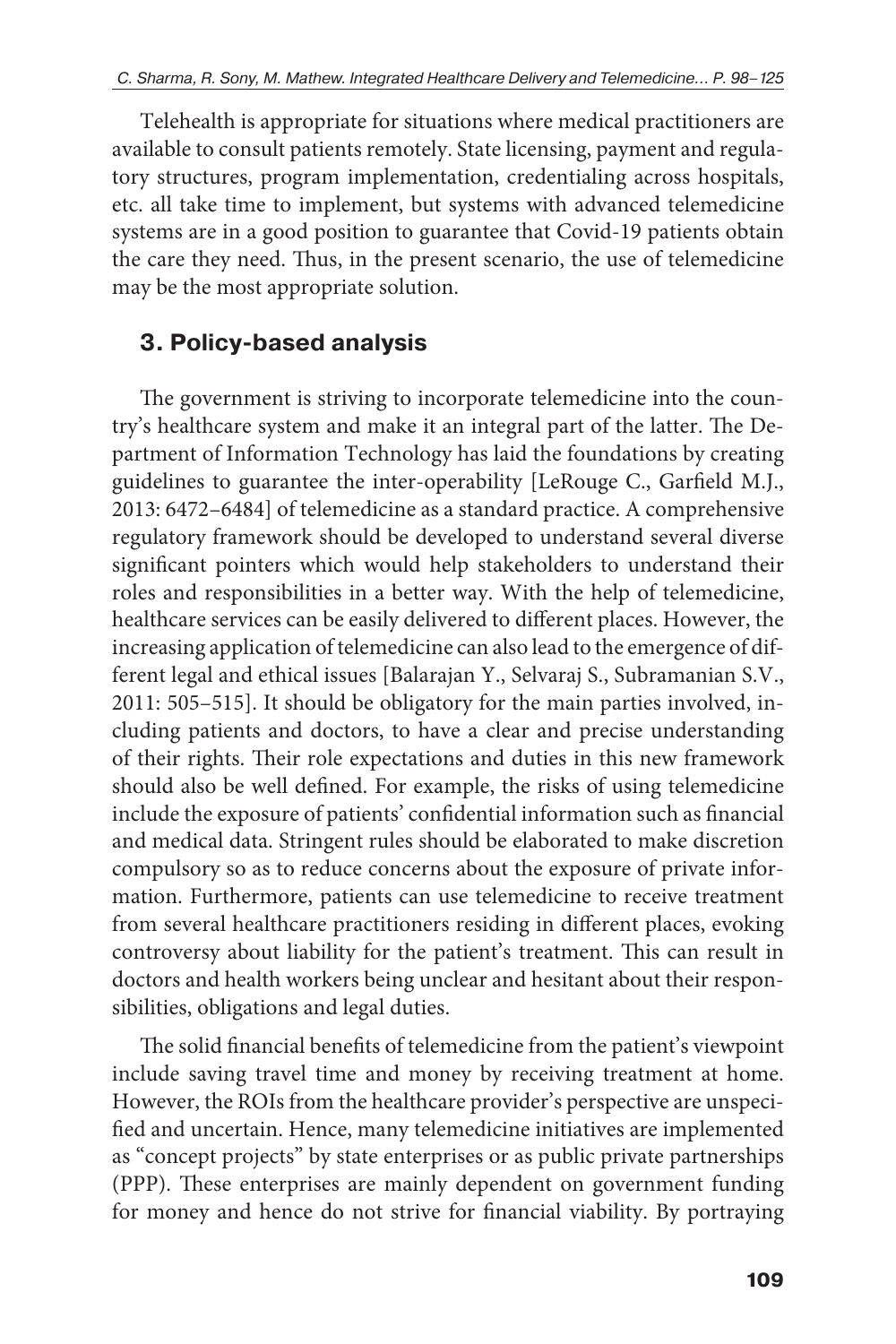telemedicine as a vital part of the healthcare environment and endorsing the vigorous involvement of the private sector, many policy initiatives play a key role in making telemedicine projects financially viable. This is explicitly authoritative as healthcare is generally delivered by private businesses or hospitals across India [Dasgupta A., Deb S., 2008: 3-8].

## **4. Literature review**

*Table 3*

| Title of publication                                                                                                        | <b>Type, Description</b>                                                                                                                                                                                                                                                                                                                                                     |
|-----------------------------------------------------------------------------------------------------------------------------|------------------------------------------------------------------------------------------------------------------------------------------------------------------------------------------------------------------------------------------------------------------------------------------------------------------------------------------------------------------------------|
| "Telemedicine: A new<br>horizon in public health<br>in India" [Ganapathy K.,<br>Ravindra A., 2009: 576-585]                 | Review                                                                                                                                                                                                                                                                                                                                                                       |
| "Telemedicine in India:<br>The Apollo story."<br>[Bhaskaranarayana A.,<br>Satyamurthy L.S., Remilla<br>M.L., 2009: 586-591] | Review, discusses the role of ATNF (Apollo<br>Telemedicine Networking Foundation)<br>in the growth and development of<br>telemedicine in South Asia.                                                                                                                                                                                                                         |
| "Telemedicine in India:<br>Current scenario and the<br>future" [Bagchi S., 2006: 82]                                        | This paper discusses the role played by<br>the Indian Space Research Organization,<br>numerous government agencies,<br>Department of Information Technology<br>and Ministry of Health & Family Welfare<br>(MOH&FW), state governments, and<br>leading medical and technical institutions<br>of India in the deployment of telemedicine<br>initiatives throughout the country |
| "Indian Space Research<br>Organization and<br>telemedicine in India"<br>[Ganapathy K., 2002: 388-<br>394]                   | This article discusses the role played by<br>ISRO in the enactment of various measures<br>required for the deployment of telemedicine<br>initiatives in India. It examines the ISRO's<br>approach, the various stakeholders involved<br>at different levels, and future prospects.                                                                                           |
| "Telemedicine and<br>neurosciences in developing<br>countries" [Sood S.P. et al.,<br>2007: 257-268]                         | Telemedicine and neurosciences:<br>the numerous implications of developing<br>technologies for providing neurosurgical<br>care to rural and urban areas of India as well<br>as other countries.                                                                                                                                                                              |

Literature Review of Previous Studies in Telemedicine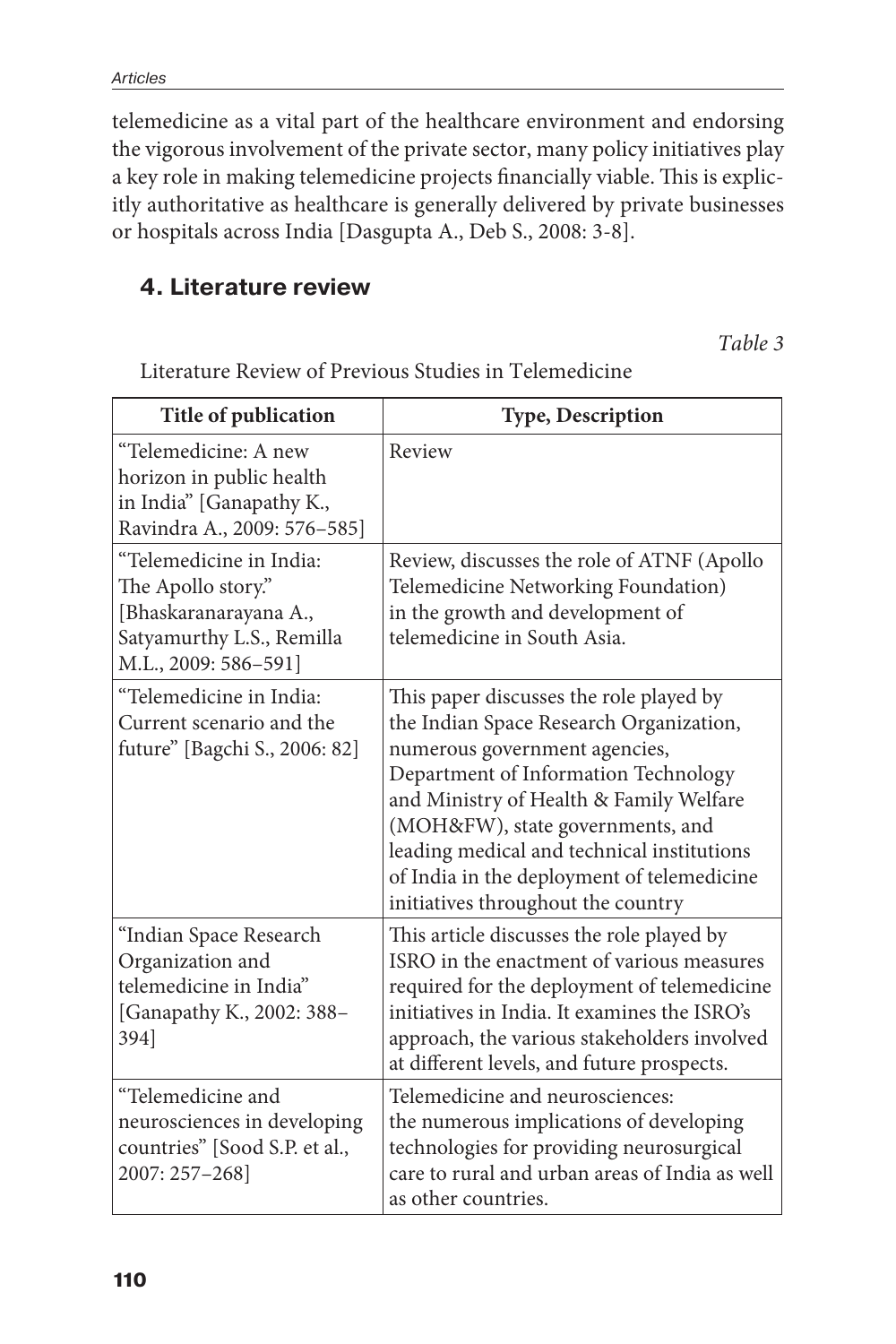| Title of publication                                                                                                                                                                                                  | <b>Type, Description</b>                                                                                                                                                   |
|-----------------------------------------------------------------------------------------------------------------------------------------------------------------------------------------------------------------------|----------------------------------------------------------------------------------------------------------------------------------------------------------------------------|
| "Differences in public and<br>private sector adoption of<br>telemedicine: Indian case<br>study for sectoral adoption"<br>[Brindha G., 2013: sup. 5]                                                                   | Differences in the adoption of telemedicine<br>by the public and the private sectors in India                                                                              |
| "Emerging trends of<br>telemedicine in India" [Pal<br>A. et al., 2005: 59-65]                                                                                                                                         | Discusses the demand, challenges,<br>and procedures of telemedicine                                                                                                        |
| Telemedicine diffusion<br>in a developing country:<br>The case of India (March<br>2004) [Chandwani R.K.,<br>Dwivedi Y.K., 2015: 393-400]                                                                              | Potential of telemedicine development<br>and diffusion in India                                                                                                            |
| "Telemedicine in India:<br>Current state, challenges<br>and opportunities"<br>[Chellaiyan V.G. et al., 2019:<br>1872]                                                                                                 | Scope, challenges for diffusion<br>and prevailing scenario of telemedicine<br>in India                                                                                     |
| "Telemedicine in India:<br>Where do we stand?"<br>[Sood S.P., Tech M., 2004:<br>$29 - 32$                                                                                                                             | Position of Indian telemedicine initiatives                                                                                                                                |
| "Implementing telemedicine<br>technology: Lessons from<br>India" [Ghosh A., Gupta R.,<br>Misra A., 2020: 273-276]                                                                                                     | Discussion of a pilot telemedicine scheme<br>in India. Analysis and insight into its<br>strengths and shortcomings                                                         |
| "Telemedicine for diabetes<br>care in India during the<br>COVID19 pandemic and<br>national lockdown period:<br>Guidelines for physicians,<br>diabetes & metabolic<br>syndrome" [Sangal A.K. et al.,<br>2004: 149-151] | The paper briefly discusses suggestions<br>and guidelines pertaining to the role<br>of telemedicine for patients with diabetes,<br>along with its utility and limitations. |
| "Communication satellite-<br>based network for<br>telemedicine in India"<br>[Ray S., Sharma P.,<br>Kustwar R.K., 2017: 156-172]                                                                                       | The paper discusses the application<br>of the communication satellite network<br>to telemedicine in India                                                                  |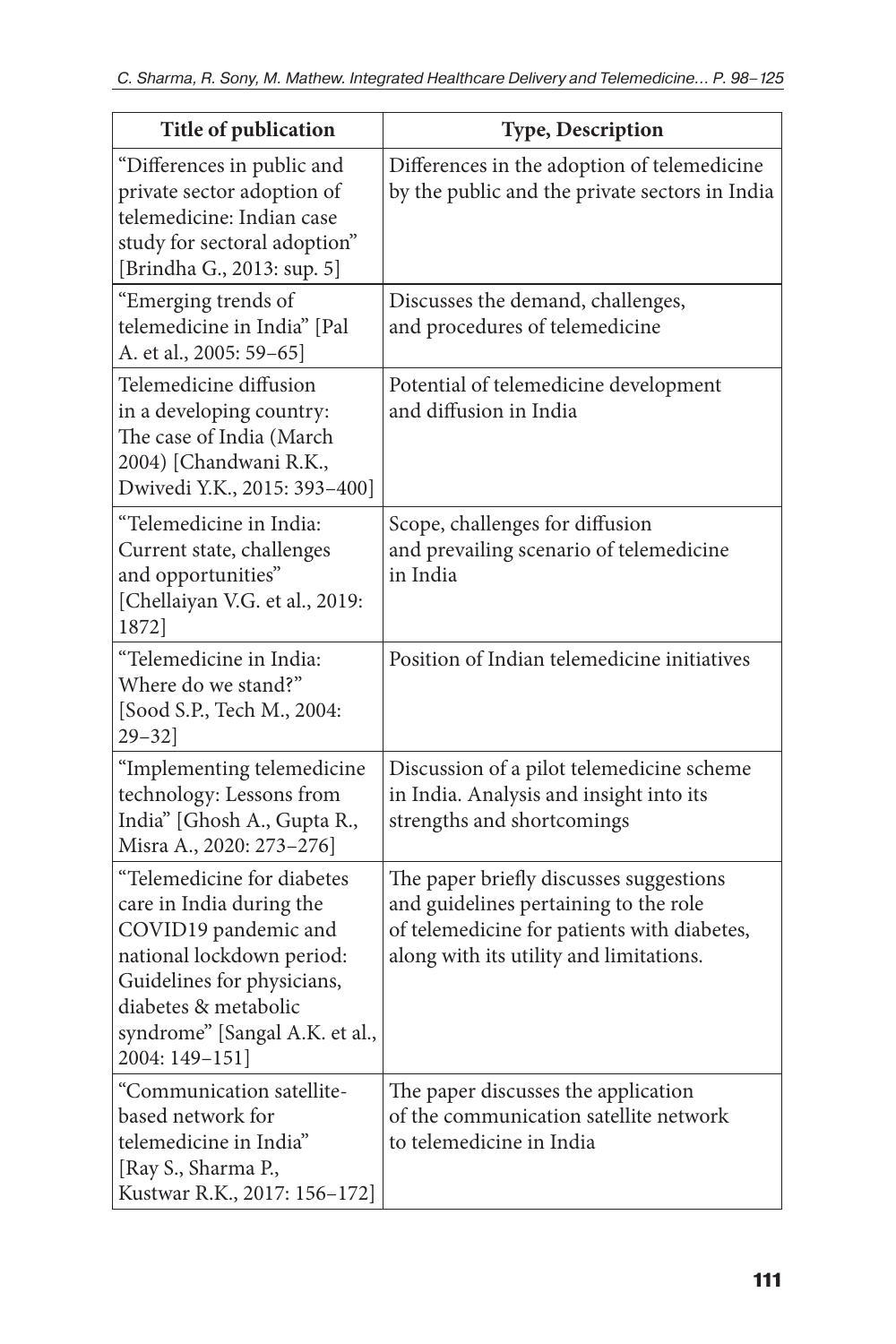The basic resource prerequisites for telemedicine are human capital and technological matters. To make an efficient medical information network, technologies must assure the precise transmission of information with minimal losses in recording, loading and delivering information. The insufficient penetration of the Internet is a limitation that must be solved to permit the forwarding and storing of high-resolution videos. To guarantee effectiveness, the technological framework must study cost effectiveness and affordability. During the preliminary phase, it is vital to experiment with telemedicine mediations for a particular type of disease to find acceptable solutions to issues such as showing diabetic retinopathy through a fundus camera and identifying affordable versions of the technology. Such problems as consistent power supply and appropriate hardware must also be overcome to confirm technology dependability. Indian doctors are considerably burdened with patients, which is confirmed by the low doctor to population ratio. Involving doctors in healthcare delivery through telemedicine requires overt methods for making tele-consultation operative and efficient. Additionally, paramedical staff provides the connection between doctors residing in cities and patients in villages. To reduce the shortage of healthcare personnel and increase the number of employees who are familiar with telemedicine, telemedicine training must be offered. It is key to improving the telemedicine coverage of the village population.

Telemedicine mediations are limited to a particular structure of medicine. The community has to be included in the delivery flowchart process as it is the most important component to increase the tolerability of telemedicine. ASHA (Accredited Social Health Activist) played an important role in the plan of NRHM (National Rural Health Mission) by endorsing the connection between the community and the formal health framework. Disabling the sociocultural obstacles and adopting telemedicine in rural areas may well depend on the use of telemedicine in the first stage of treatment such as primary care. The use of telemedicine in primary care has been insufficient so far. To use telemedicine in primary care, one needs to take a bottom-up approach starting from the rural population, considering their requirements, understanding the socio-technical framework for deploying telemedicine and involving native thought leaders. Moreover, the strategy and processes should be based on information sharing, framework practicability and the needs of villagers.

## **5. Applications of telemedicine**

### **5.1. Telehealth**

Telehealth is used for endorsing and providing healthcare services across large distances. It can be classified into tele-consultation and telefollow-up.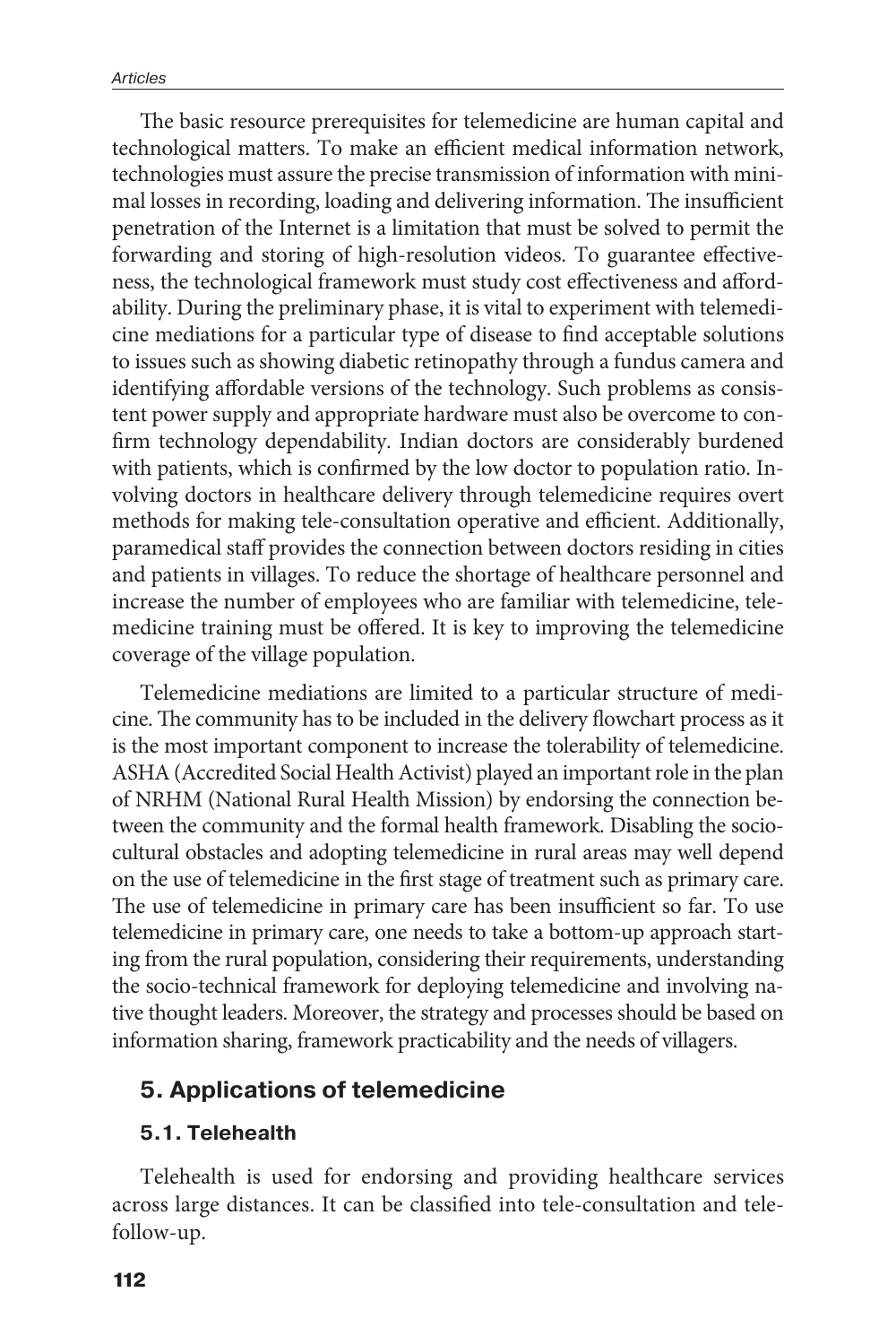Telehealth offers many ways of delivery, including "video consultation, transferring reports and images, creating portals for patients (e-health), monitoring vital signs, frequent medical instruction, consumer-focused wireless frameworks and nursing call-centers," text messaging, e-mail, surgical training and remote data capture.



*Figure 2.* Telehealth flow chart

*Source:* http://newtel.vn/en/difference-between-telemedicine-and-telehealth/

## **5.2. Tele-education**

Tele-education can be defined as the process of providing distance education, whether regulated or unregulated, via ICT for a flexible, interactive and accessible learning experience for the student. Telemedicine and ehealthcare services have been used competently and considerately to deal with the consequences of natural and manmade tragedies and disasters. Many studies have shown the effectiveness of telemedicine in dealing with disasters, especially in remote areas marked by a shortage of doctors and other healthcare services.

## **5.3. Tele home healthcare**

Telemedicine technologies are vital for providing healthcare at home for patients who are aged or underserved, cannot leave their homes or have chronic illnesses. It allows healthcare specialists to observe patients from a distant central station. Distant home-based monitoring of patients is efficient, rapid, inexpensive and time-saving. Virtual interactions in telehealth home care improve the quality of home healthcare at a lower cost, increase patient satisfaction, and expand the access of healthcare professionals and patients to more sophisticated and expensive types of care. The vital functions of patients may be observed whenever required through ICT.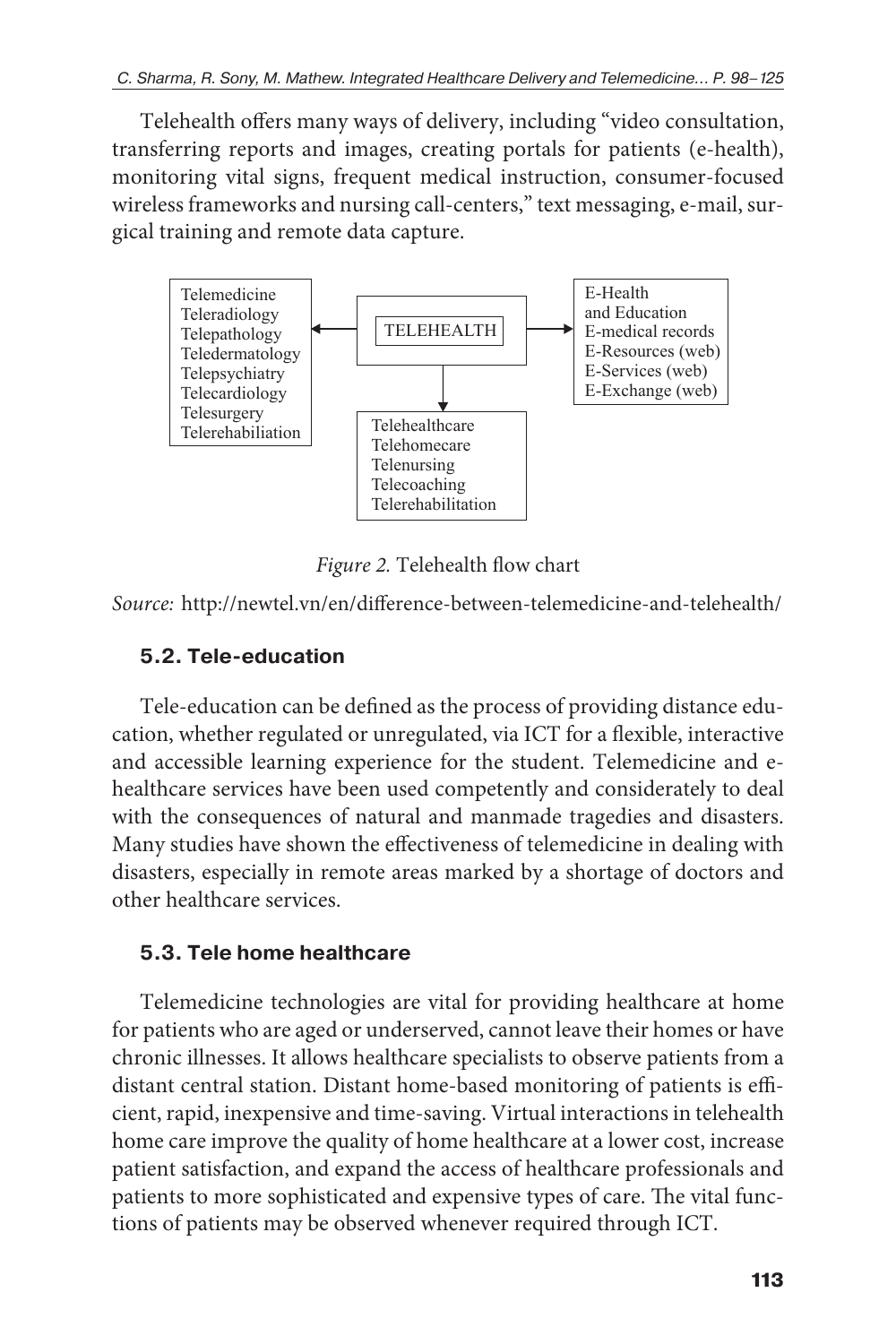#### **6. Challenges of telemedicine**

In India, the biggest challenge to tackle at the policy level is to promote telemedicine and turn it into an essential component of the healthcare delivery system. [LeRouge C., Garfield M. J., 2013: 6472–6484] discusses some initiatives taken at the policy level such as the participation of Department of Information Technology (DIT) in the process of creating guidelines for the regularization of the telemedicine infrastructure to assure the operation of telemedicine at different levels. In addition, attention must be paid to many other important aspects of telemedicine. This should require the elaboration of a complete governing framework that will allow stakeholders to understand their responsibilities and liabilities.

As the operation of telemedicine increases and it is applied across varied geographies to deliver healthcare and share essential medical information, numerous new legal and ethical issues arise. For the proper use and implementation of telemedicine, the chief stakeholders, i.e., patients and doctors, will have to understand their role, duties and rights in the utilization of telemedicine. For example, if used improperly, telemedicine has the potential to threaten the confidentiality and secrecy of critical medical and economic information of patients. Thus, specific guidelines are required for assuring adequate provisions for the preservation of the confidentiality of patient data to reduce patient concerns.

Another scenario that can affect stakeholders is the treatment of a single patient by several doctors and healthcare professionals across multiple geographies, which can cause a conflict of ownership and accountability for the patient's treatment plan. Under such circumstances, doctors and health workers can be uncertain of their lawful accountability. According to some authors [Andriola M., 2019: 13] the number of legal suits against medical practitioners and doctors is increasing. Therefore, policy makers should elaborate guidelines and policies that facilitate the incorporation of telemedicine into the bigger healthcare delivery system.

As far as the economic advantages of telemedicine are concerned, patients are definitely receiving benefits such as saving on costs for travelling to urban areas for treatment. On the other hand, the returns on the investments of healthcare providers are highly uncertain. As a result, the government is organizing telemedicine interventions as "concept projects" or PPPs [LeRouge C., Garfield M. J., 2013: 6472]. Telemedicine projects normally receive government grants, as a result of which little consideration is paid to their financial viability.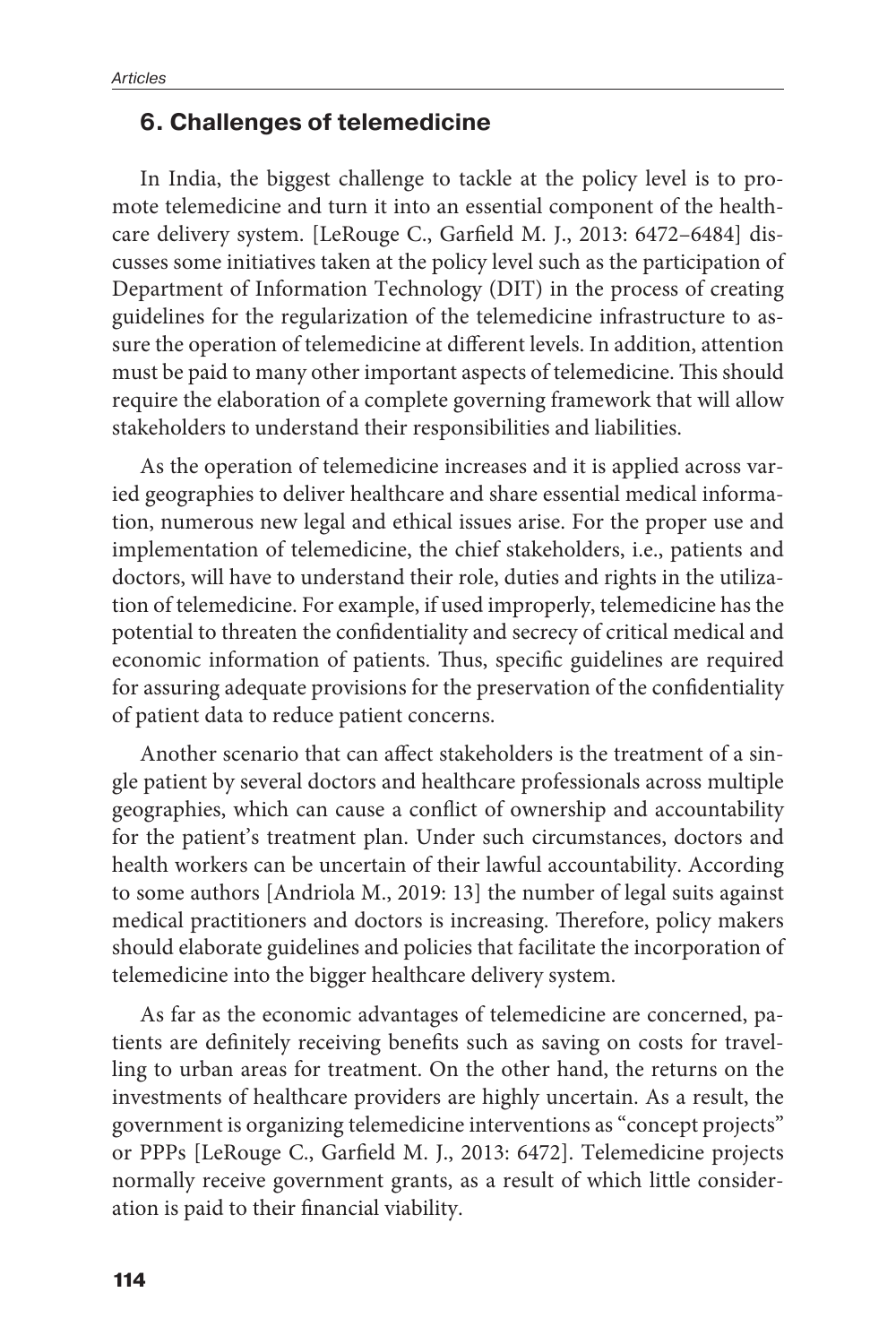For telemedicine to become an integral part of the Indian healthcare sector and for the active participation of the private sector in telemedicine, several policy initiatives must be taken. Such initiatives should be financially feasible. Furthermore, the active participation of the private sector in telemedicine is required, as the private sector plays the leading role in healthcare delivery across rural and urban areas [Dasgupta A., Deb S., 2008: 3–8].

The two basic resources required for telemedicine are people and technologies. For telemedicine to emerge as an operational technology in the field of healthcare, it must operate in an error-free manner, assuring negligible losses during the collection, storage and transfer of information. The availability of network infrastructure should be properly managed, as it is one of the major challenges in the field of telemedicine according to [LeRouge C., Garfield M. J., 2013: 6484]. This is due to the fact that good broadband connections are required for managing the demand for video and store-and-forward services. In addition, technologies should be designed to assure cost-efficiency and affordability.

While telemedicine is still at the pilot stage, it should be applied to a specific disease so as to test solutions and assess minor problems before being used for a wide range of diseases in a cost-effective manner. For example, the fundus camera can be used both for diabetic retinopathy and for image-based diagnoses of many illnesses of the teeth, skin, etc. Such an approach can share expenses between several specialties and improve the cost effectiveness of the technology. It is also important to focus on the challenges of reliable power supplies and suitable hardware.

India is experiencing a huge shortage of doctors, making existing specialists overloaded with work. Telemedicine can provide an effective solution to this problem. However, it needs explicit strategies to be workable. The emphasis on explicit diseases can significantly limit the scope of judgmental problem-solving and decision-making among doctors, greatly reducing their workload.

Telemedicine can also overcome the widespread shortage of paramedical personnel and the deficiency of staff training, which shows the importance of extending telemedicine to villages.

The predominant recognized norms that regulate the healthcare consumption of the population can be ascribed to socio-cultural barriers. In the case of primary care in the context of developing countries, alternative systems of medicine provided by native doctors are the typical choice available to patients. However, telemedicine is constrained to the official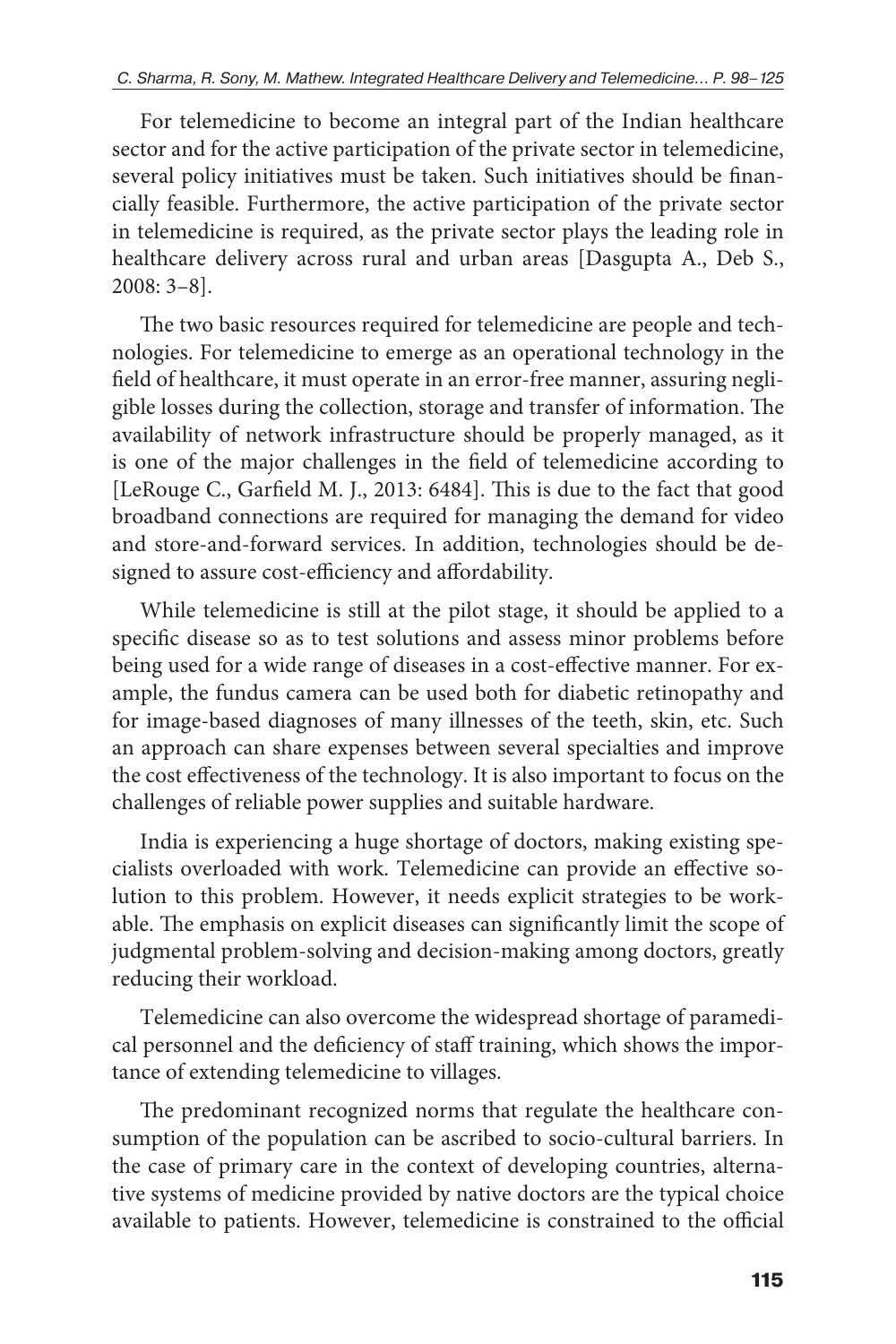system of medicine. In order to increase the adoption level of an intervention, it is important to involve the community in the process of healthcare delivery, which is an important design element for acceptability. In the same direction, ASHA (Accredited Social Health Activist) has acted as the backbone of the design of the NRHM program by safeguarding the relation between the formal health system and the community.

The integration of telemedicine into primary healthcare should play the biggest role in reducing socio-cultural barriers in rural areas to enhance telemedicine adoption. The initiative of telemedicine discussed in the previous sections has mostly focused on the delivery of expert advice from the central nodes to the periphery. This has subsequently contributed to secondary and tertiary healthcare delivery as well. As far as the design of technology, processes and systems is concerned, a "top-down" method is used. While telemedicine has a huge potential in the healthcare industry, it is unfortunately underutilized today.

In contrast, telemedicine for primary care requires a "bottom-up" method. This can be initiated at the community level by measuring the requirements of the community, the participation of local thought leaders, etc. Furthermore, the implementation of a bottom-up approach in telemedicine will promote efficiency and a higher adoption rate at the secondary and tertiary levels as well. One should design technologies, systems and processes for primary-care telemedicine only after understanding the predominant socio-technical systems in communities.

#### **7. Conclusion**

The Indian government is dedicated to providing equal and non-discriminatory access to high-quality healthcare to all citizens. The inclusivity of the health system can be improved with the help of digital health. Thus, turning telemedicine into a routine method of the healthcare system will reduce unfairness and hurdles to healthcare access, despite all the hesitations voiced about the new technology.

Early telemedicine ventures in the country were backed by government funding. Such ventures were either introduced into the public health framework or implemented as PPPs. Telemedicine needs the vigorous participation of private companies on a continual basis to become an essential part of the healthcare framework in the country. This requires the involvement of all the participants, including policymakers, doctors, specialists, paramedical staff, coordinating and technical staff, and the rural community from the initial planning stage on.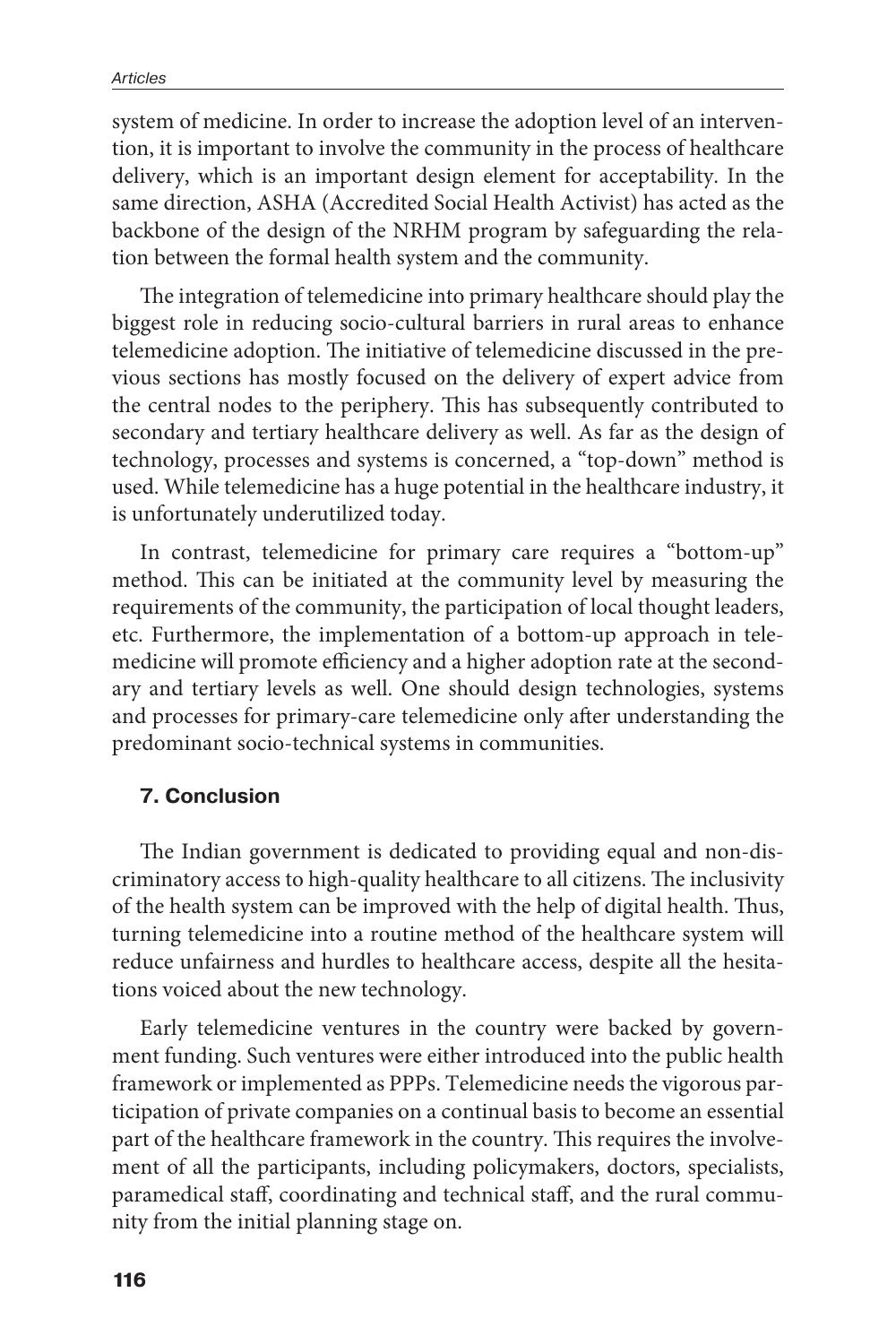Telemedicine leads to an overall decrease in healthcare costs by assuring the fast delivery of healthcare at a minimal price. As technology develops to enable quicker and more effective communication, the logistical hurdles that once hindered the diffusion of telemedicine will disappear. Nevertheless, the legal system must also catch up with the process.

Telemedicine encroaches upon the conventional legal framework in three ways: (a) in the regulation of medical practice, (b) in dispute resolution of negligence cases and (c) in the lack of legal safeguards for the confidentiality of patient information. The downsides of telemedicine are the lack of a standardized arrangement for interaction. The Medical Council of India (MCI) was created by the Indian Medical Council Act in 1956. In 2019, the National Medical Commission Act replaced the MCI by the National Medical Commission (NMC). Other than the NMC, there exist the Indian Nursing Council, the Dental Council of India, the Rehabilitation Council of India and the Pharmacy Council of India. The NMC Act sets out the regulatory and advisory role of the NMC and the Medical Advisory Council under the aegis of the Ministry of Health and Family Welfare (MoHFW). Through this Act, the Ministry not only frames strategies for regulating medical institutions and medical professionals but also maintains minimum standards for medical education. Furthermore, medical devices are governed in India by the Drugs and Cosmetics Act (1940) along with the Medical Device Rules (2017), which cover a wide range of drugs, therapeutic substances, diagnostics and medical devices. The Central Drug Standards Control Organization (CDSCO) serves as a regulatory body for pharmaceuticals and medical devices. These regulatory frameworks are consistent with pertinent technical recommendations from WHO. Although MoHFW issued the Telemedicine Practice Guidelines as Appendix 5 to the Indian Medical Council (Professional Conduct, Etiquette and Ethics) Regulations (2002) in tandem with NITI Aayog (National Institution for Transforming India), there still remain lot of loopholes. These are mere guidelines that lack enforceability. The notorious 2018 Mumbai High Court judgment in Deepa Sanjeev Pawaskar v. State of Maharashtra highlighted the perils of telemedical practice by ruling that a medical practitioner was guilty of medical negligence under Section 304A of IPC by causing death due to negligence.18In the conventional approach, medical negligence can be established by proving the existence of the following elements: a duty to be performed by a medical practitioner in conformity with certain standards; a breach of these standards of care; (3) an

<sup>&</sup>lt;sup>18</sup> See SCC OnLine Bom 1841 Order of 25 July 2018.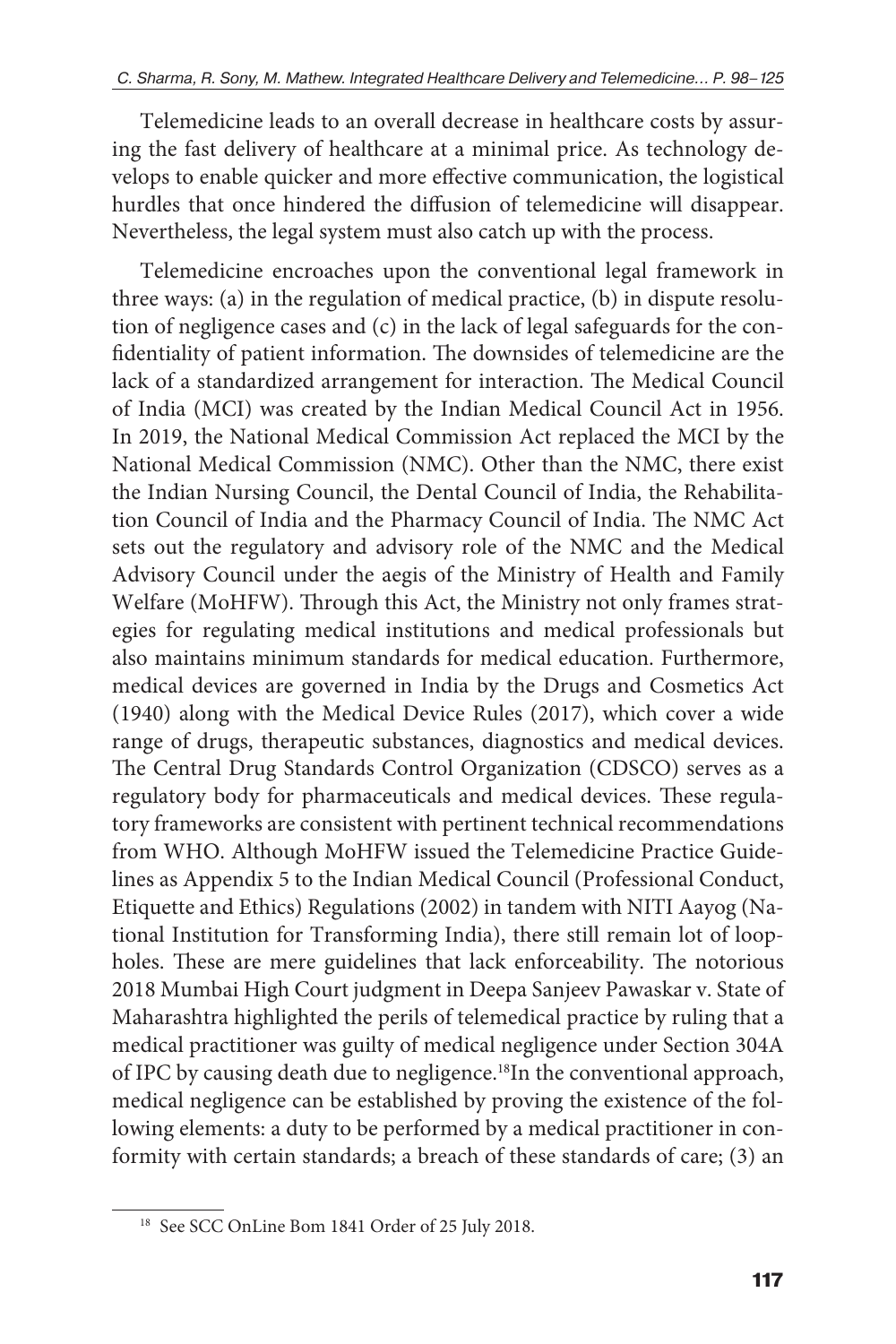injury; and (4) a causal relationship between the breach of care and the patient's injury. However, when the judgment states "prescription without physical diagnosis and henceforth resulting in the death of the patient amounts to criminal negligence on the part of the doctors,"19 the question pertains to telemedicine. What checklists can assure a reasonable degree of care and skill? As telemedicine makes use of technical means, what precautions can be taken by doctors and patients against errors taking place due to a breakdown in communication because of technical glitches? These and other questions are ambiguous. In other countries, the term "telemedicine entity" is properly defined so as to set down the liability of stakeholders who provide telemedical services.<sup>20</sup> Conventional structures should be contrasted with telemedicine's ability to provide diagnoses for inaccessible patients in India.

Moreover, the guidelines state that only doctors enrolled in the State Medical Register or the Indian Medical Register can practice medicine.<sup>21</sup> However, there is no mention of any authority who crosschecks the names of medical practitioners in telemedical services. Conversely, how can a medical practitioner be sure of the patient's identity and his or her medical history when entering into a virtual office via video-conferencing? Licensing as a regulatory element serves the vital objective of guaranteeing that medical practitioners meet educational and clinical capability criteria. This helps to safeguard the public from incompetent or unskilled practitioners. Licensing is significant for enforcing medical standards, as the licenses of unfit practitioners can be withdrawn. However, the incoherent telemedicine system currently prevailing in India prevents the distribution of information amid licensing authorities. There is no checklist for verifying whether a practitioner of telemedicine is licensed or whether his license has been suspended or revoked.

Let us consider a recent case regarding a prescription that was shared by many users in the social media. The prescription was entitled "On fighting coronavirus as per Indian Council of Medical Research (ICMR) guidelines" and posted by a certain "Dr Raj Kamal Agarwal, Senior Consultant at the Department of Anesthesiology of Sir Ganga Ram Hospital, New Delhi." It recommended taking "HCQ, 400 mg" once a week along with vitamin C

<sup>19</sup> Ibid*.* Para 7.

<sup>&</sup>lt;sup>20</sup> See the Electronic Code of Federal Regulations (e-CFR) — the web version of the Code of Federal Regulations (CFR) published in the Federal Register by the departments and agencies of the US Federal Government.

<sup>&</sup>lt;sup>21</sup> See the Gazette Notification for Telemedicine Practice Guidelines. Available at: https://www.mohfw.gov.in/pdf/Telemedicine.pdf. (accessed: 15.11.2020)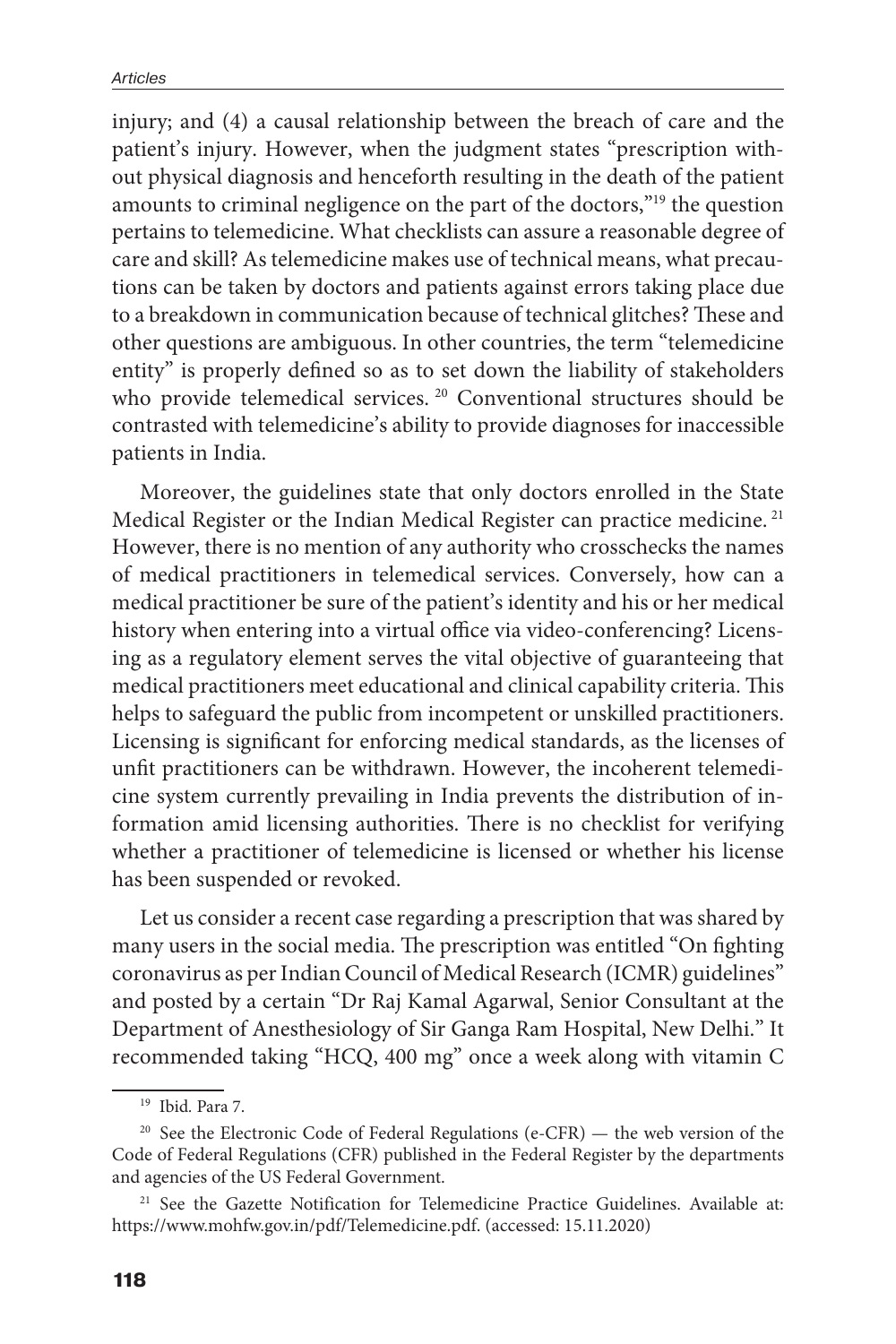to gain immunity against the pandemic. This matter came to the attention of Ganga Ram Hospital officials, who filed a mal-information case. On due verification, it was found that the ICMR had never issued such a guideline for taking HCQ pills. If such prescriptions can make rounds during the pandemic, what can happen with the audio or video clips that are regularly used on telemedical services? This again poses the question of introducing safeguards into current regulations.

Another concern pertains to "informed consent," which is a vital prerequisite for treating a patient in medico-legal jurisprudence. Essential communication between patients and medical practitioners in the course of medical treatment is fundamentally embodied in the legal dogma of "informed consent." In accordance with professional standards, there exists the practice of direct diagnosis, in which medical practitioners converse personally with patients to gain the necessary information. The patient's consent should go hand in hand with the trust he or she places in the medical practitioner's respect of the confidentiality of their dialogue [Wibberley L.E. , 2017:885]. In telemedicine, the biggest accountability concerns relate to the establishment of the physician-patient relation, the applicable standard of care, and informed consent. With no clear explanation provided in the MoHFW Telemedicine Practice Guidelines and no case precedents, it remains uncertain whether the confidentiality standards used in face-to-face consultations remain suitable within the telemedicine setting, particularly in view of the advanced technologies involved. There are many researchers who opine that the new technologies risk depriving medical professionals of information that they would obtain during an in-person check-up and possibly lead to mistreatment [Lee T. H., 2010: 69]. Such risks may affect every stage of medical care, including examination, diagnosis and treatment. The legal doctrine of care in negligence cases is the "reasonable person standard test" — i.e., what a reasonable person would do if he faces the same set of circumstances as the defendant.<sup>22</sup> Given that telemedical services considerably alter traditional face-to-face consultations, one must examine whether the rules for proving the standard of care should be changed. Another issue that needs to be resolved regards the "vicarious liability" principle under the Common Law. Civil law recognizes the liability of the employer for an employee who makes errors in the course of his/her employment. The question remains open whether a hospital is responsible for telemedical care provided by a practitioner associated with the institution [Stanberry B., 2006: 175].

<sup>&</sup>lt;sup>22</sup> Jacob Mathew vs. State of Punjab & Anr. (2005) 6 SCC 1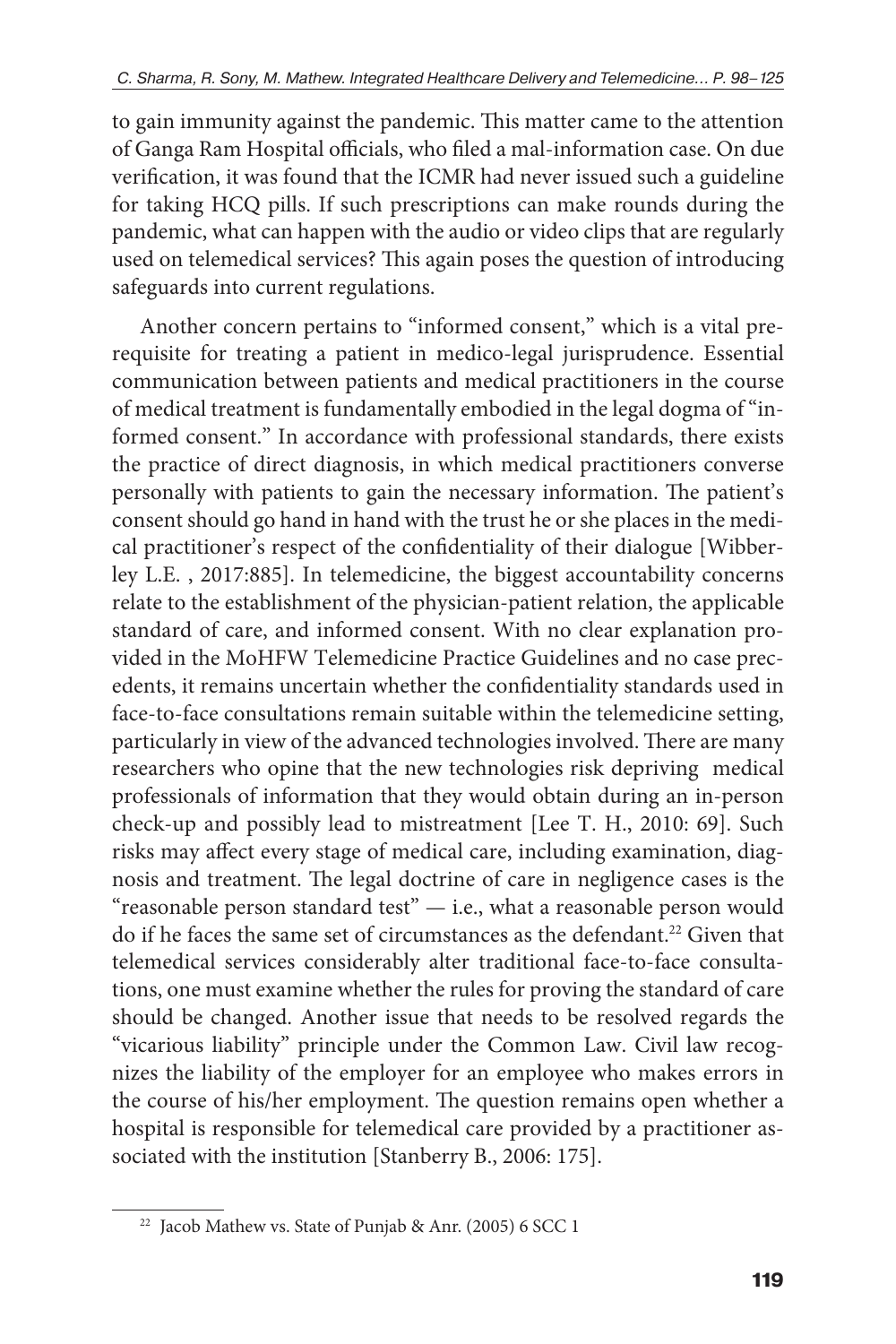#### **8. Future directions**

As an innovative model for processing medical data, telemedicine is governed by different legal frameworks dealing with medical regulation, data protection, data sharing, communication technologies and further aspects of scientific research. Hence it involves aspects of cyber law, especially under the Information Technology (Reasonable Security Practices and Procedures and Sensitive Personal Data or Information) Rules (2011), the Information Technology (Intermediaries Guidelines) Rules (2011), the Telecom Unsolicited Commercial Communications Regulations (2007) and the Telecom Commercial Communication Customer Preference Regulations (2010). However, issues such as the leakage of patient data to third parties, the mode of storing such data, subsequent detrimental effects on data, etc. are not mentioned in the MoHFW governmental guidelines. Such administrative aspects of telemedical services are very important, because they entail elements related to transmitting and storing session footage and patient data, maintaining and updating software, capacity building, infrastructure, and training programs for healthcare workers and technicians.

In addition, it is important to understand the roles of different stakeholders of this service. These stakeholders include not only patients and doctors but also telemedicine technicians, paramedical service providers, teleservice providers, the pharma industry and insurance companies. The principal issue pertains to the protection of patient privacy with the digitization of medical records. In the telemedicine scenario, providers must meet the challenge of guaranteeing the adequate protection of the privacy of audio and video communications. Data privacy in healthcare must strike a balance between utility and security. MoHFW guidelines do not identify the party that should ultimately be held for a security breach. Telemedicine involves a continual interchange of information among the patient and the service provider. The personal information of patients, be it their medical history or physical disorders or physiological conditions, have to be categorized as sensitive personal data in order to give patients an opportunity for legal recourse. With the Personal Data Protection Bill (2019) pending before parliament, safeguarding patients' data is a challenge that India needs to overcome. The potential use of cryptography, password-protected attachments, etc. has been proposed by jurists in other countries to assure information privacy.

Because telemedicine is a relatively new field that is indispensable during the current pandemic, patients need to gain a proper understanding of its advantages and disadvantages. As a result, the elaboration of its frame-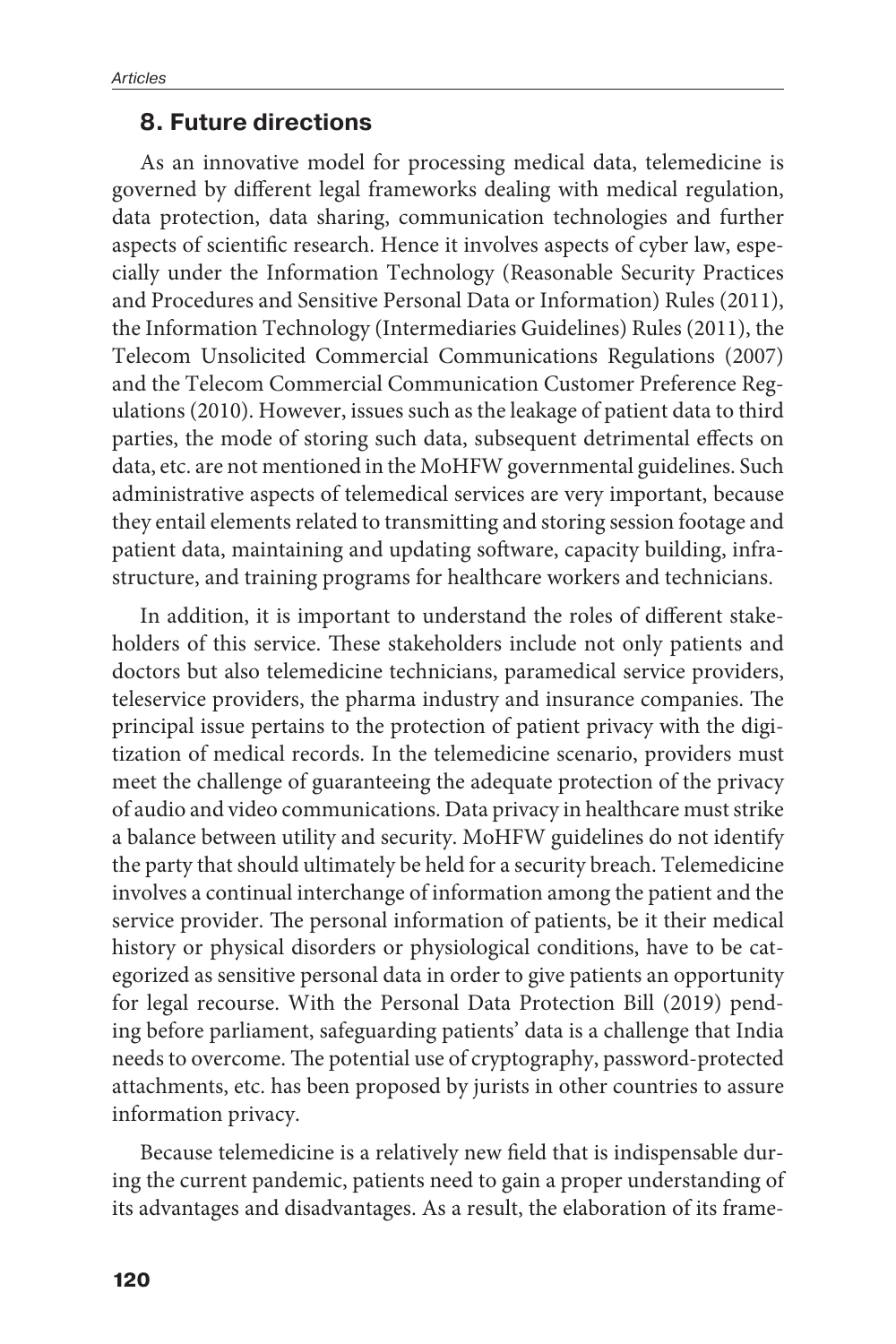work should receive priority attention. In the absence of personal data protection legislation in India today, guidelines for telemedicine, including its clinical, technical and operational aspects, need to be drafted and then approved by the National Medical Commission (NMC). What are the limitations of telemedical services? What are its dos and don'ts? What happens if one or more avenues of communication/examination are lost? Where shall the patient's records be kept? These and other questions can be answered only through the development of an NMC framework that would regulate all telemedicine consultations.

## **TE** References

1. Achary R.V., Rai J.J. (2016) Evaluation of patient and doctor perception toward the use of telemedicine in Apollo Tele Healthcare services, India. *Journal of Family Medicine and Primary Care,* no 5, pp. 798–803. https://doi.org/10.4103/2249-4863.201174.

2. Adam T. et al. (2005) Cost effectiveness analysis of strategies for maternal and neonatal health in developing countries. *BMJ*, no. 331, p. 1107.

3. Agarwal N. et al. (2020) Telemedicine in India: A tool for transforming healthcare in the era of COVID-19 pandemic. *Journal of Education and Health Promotion*, no 9, p. 190. https://doi.org/10.4103/jehp. jehp\_472\_20.

4. Andriola M. (2019) Telemedicine and legal disruption. *Health Law & Policy Brief,* p*. 13*.

5. Ajami S., Lamoochi P. (2014) Use of telemedicine in disaster and remote places. *Journal of Education and Health Promotion*, no 3, p. 26. https://doi.org/10.4103/2277-9531.131886.

6. Ateriya N. et al. (2018) Telemedicine and virtual consultation: The Indian perspective. *The National Medical Journal of India,* vol*.* 31, no. 4, p. 215.

7. Bagchi S. (2006) Telemedicine in rural India. *PLoS Med,* no*.* 3, p. 82.

8. Balarajan Y., Selvaraj S., Subramanian S.V. (2011) Healthcare and equity in India. *The Lancet*, no. 377, pp. 505–515.

9. Bhaskaranarayana A., Satyamurthy L.S., Remilla M.L. (2009) Indian Space Research Organization and telemedicine in India. *Telemed J E Health,* no. 16, pp. 586–591. doi: 10.1089/tmj.2009.0060. PMID: 19659415.

10. Binkley F. (2003) Predicting potential of wearable technology. *IEEE Eng. Med. Biol. Mag.*, no. 3, pp. 23–27.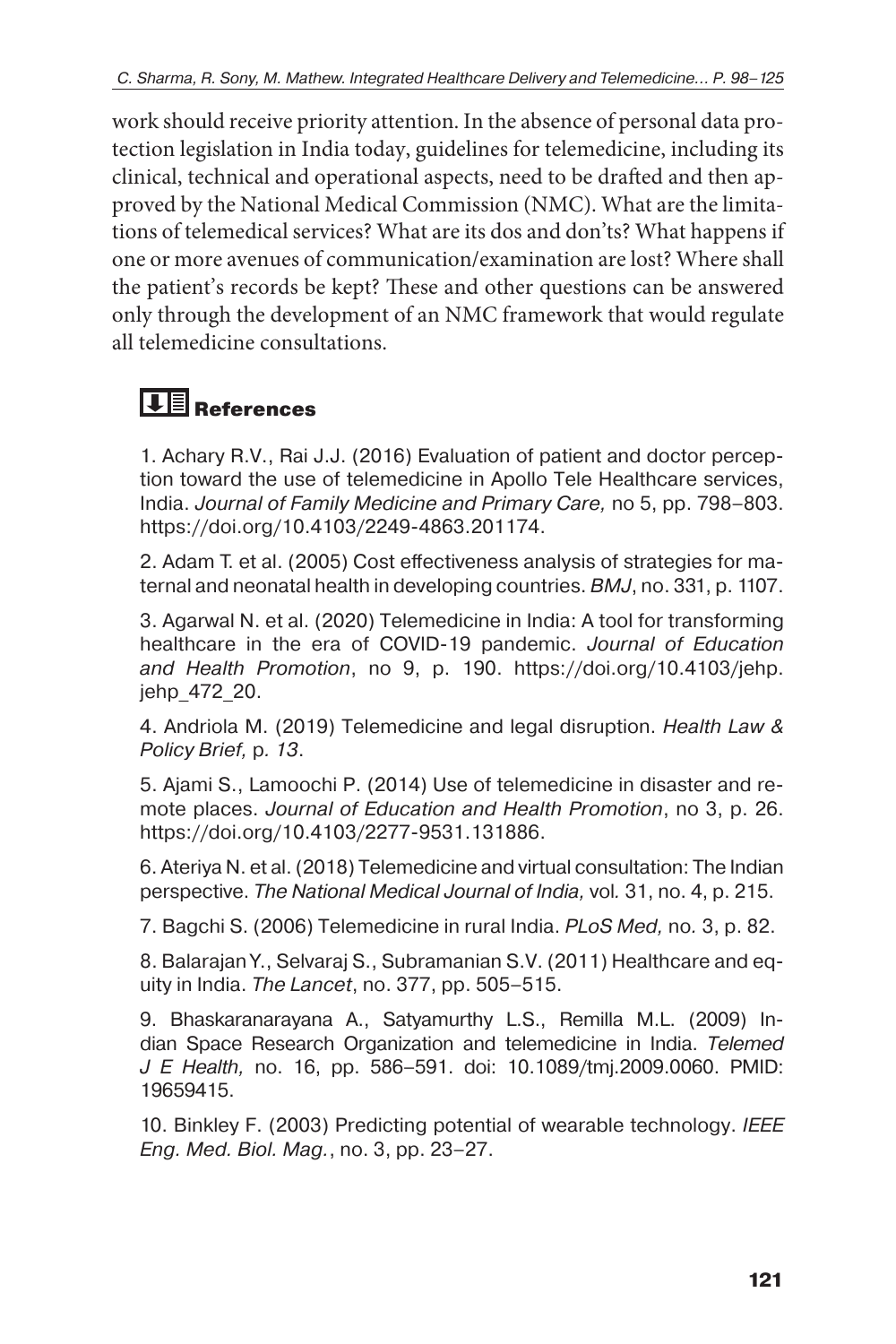11. Boric-Lubecke O., Lubecke V.M. (2002) Wireless house calls: Using communications technology for healthcare and monitoring. *IEEE Microwave Mag.,* no. 3, pp. 43–48.

12. Bonato P. (2003). Wearable sensors/systems and their impact on biomedical engineering. *IEEE Eng. Med. Biol. Mag.*, no. 3, pp. 18–20.

13. Brindha G. (2013) Emerging trends of telemedicine in India. *Indian Journal of Science and Technology*, no. 6 (suppl. 5).

14. Chandwani R.K., Dwivedi Y. K. (2015) Telemedicine in India: Current state, challenges and opportunities. *Transforming Government: People, Process and Policy,* vol*.* 9*,* no*.* 4*,* pp*.* 393*–*400.

15. Chellaiyan V.G. et al. (2019) Telemedicine in India: Where do we stand? *Journal of Family Medicine and Primary Care,* no. 6, pp. 1872.

16. Dasgupta A., Deb S. (2008) Telemedicine: A new horizon in public health in India. *Indian Journal of Community Medicine*, no*.* 1, pp. 3–8. https://doi.org/10.4103/0970-0218.39234.

17. Daar J.F. (1995) Informed consent: Defining limits through therapeutic parameters. *Whittier Law Review*, vol. 16, p. 188.

18. Daly H.L. (2000) Telemedicine: The invisible legal barriers to the healthcare of the future. *Annals of Health Law,* no. 9*,* p*.* 75.

19. Daar J.F., Koerner S. (1997) Telemedicine: Legal and practical implications. *Whittier Law Review,* no. 1*,* p*.* 18.

20. Della Mea V. (2001) What is e-health: The death of telemedicine? *Journal of Medical Internet Research,* no. 2, pp. 1–2.

21. Dombo E.A., Kays L., Weller K. (2014) Clinical social work practice and technology: Personal, practical, regulatory, and ethical considerations for the twenty-first century. *Social Work in Healthcare,* no. 9, pp. 900–919.

22. Doarn C.R., Merrell R.C. (2014) Telemedicine and e-health in disaster response. *Telemedicine Journal and e-Health*, no. 7, pp. 605–606. https://doi.org/10.1089/tmj.2014.9983.

23. Dowling R. A. (2015) Telemedicine: Are we reaching a tipping point? *Urology Times*, no*.* 2, p. 2730.

24. Estrin D. (2010) Participatory sensing: Applications and architecture. *IEEE Internet Computing*, vol.14(1), pp. 12–14.

25. Ganapathy K., Ravindra A. (2009) Telemedicine in India: The Apollo story. *Telemed J E Health*, no. 6, pp. 576–585. doi: 10.1089/ tmj.2009.0066. PMID: 19659414.

26. Ganapathy K. (2002) Telemedicine and neurosciences in developing countries. *Surg. Neurol.,* no*.* 6, pp. 388–394. doi: 10.1016/s0090- 3019(02)00924-2. PMID: 12517618.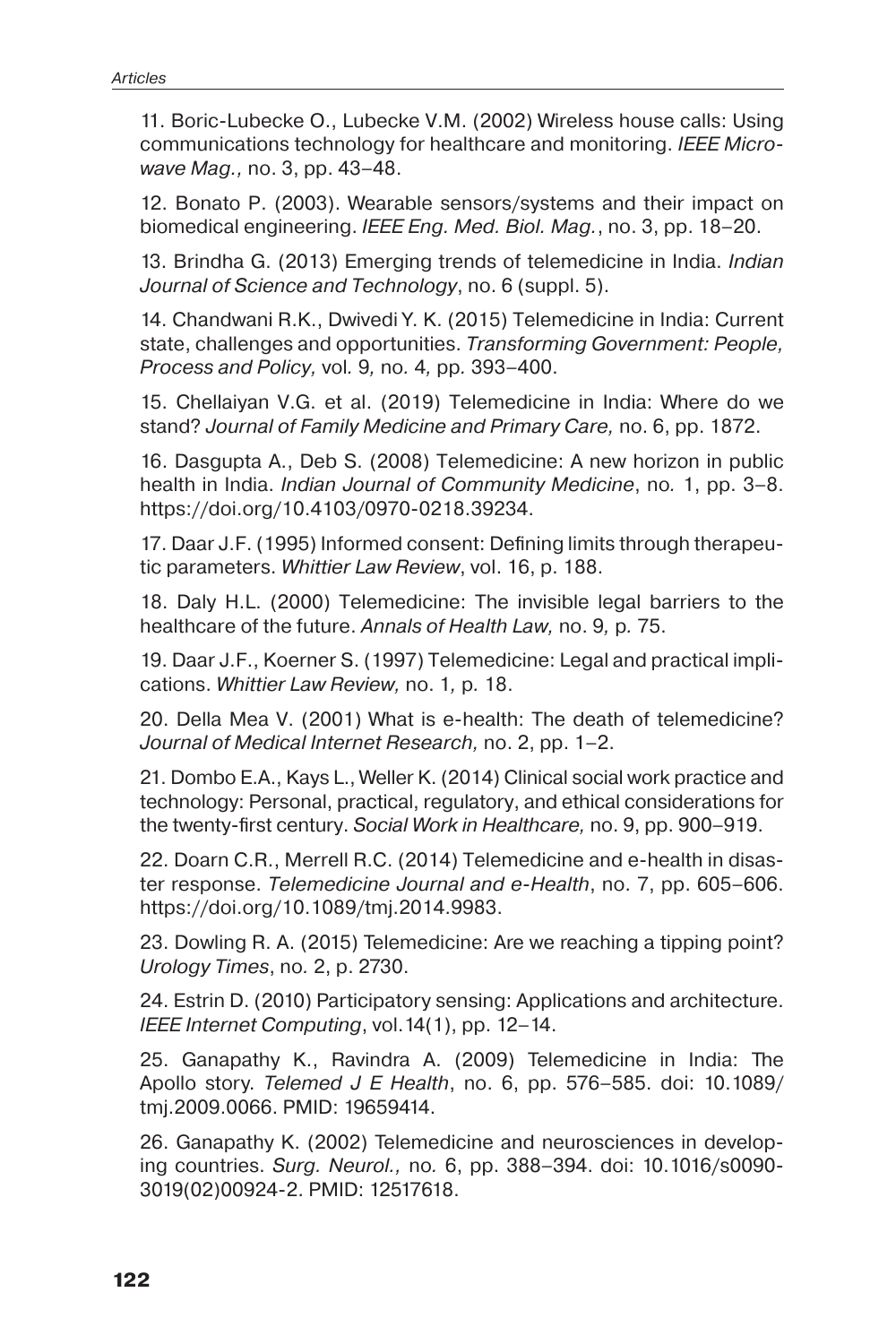27. Ganesh K. (2009) Patient-doctor relationship: Changing perspectives and medical litigation. *Indian Journal of Urology*, no*.* 3, p. 356.

28. Ghosh A., Gupta R., Misra A. (2020) Telemedicine for diabetes care in India during COVID19 pandemic and national lockdown period: Guidelines for physicians. *Diabetes & Metabolic Syndrome: Clinical Research & Reviews*, no 4, pp. 273–276. https://doi.org/10.1016/j.dsx.2020.04.001.

29. Lahariya C. et al. (2007) A critical review of national rural health mission in India. *Internet J. Health,* no*.* 1*,* pp*.*1–7.

30. Langarizadeh M. et al. (2017) Application of ethics for providing telemedical services and information technology. *Medical Archives*, no*.* 5, p. 351.

31. LeRouge C., Garfield M.J. (2013) Crossing the telemedicine chasm: Have the US barriers to widespread adoption of telemedicine been significantly reduced? *International Journal of Environmental Research and Public Health*, no. 12, pp. 6472–6484.

32. Masic I. et al. (2009) Tele-education as a method of medical education. *Medical Archives*, no*.* 6, p. 350.

33. McSherry R., Pearce P. et al. (2011) *Clinical governance: A guide to implementation for healthcare professionals.* Oxford*:* Wiley-Blackwell, 182 p.

34. Meher S.K. et al. (2014) Awareness and attitudes of geriatric patients towards telemedicine in India. *Gerontechnology,* no. 2, p. 262.

35. Mishra S.K., Singh I.P., Chand R.D. (2012) Current status of telemedicine network in India and future perspective. *Proceedings of the Asia-Pacific Advanced Network*, issue 32, pp. 151–163.

36. Mishra S.K., Kapoor L., Singh I.P. (2009) Telemedicine in India: Current scenario and the future. *Telemedicine and e-Health*, no. 6, pp. 568– 575. doi: 10.1089/tmj.2009.0059. PMID: 19659413

37. Neville C.W. (2018) Telehealth: A balanced look at incorporating this technology into practice. *SAGE Open Nursing*. https://doi. org/10.1177/2377960818786504.

38. Nishtar S. et al. (2012) Protecting the poor against health impoverishment in Pakistan: Proof of concept of the potential within innovative web and mobile phone technologies. World Health Report. Background Paper 55. Available at: 16.04.2019)http://www.rsis.edu.sg/nts/resources / db/uploadedfiles/WHR\_2010\_HEARTFILE.pdf. (accessed: 16.04.2019)

39. Nutakki A. et al. (2019) A review of role of telemedicine in disaster management: A pharmacist perspective. In: Rao P. et al. (eds.), Proceedings of International Conference on Remote Sensing for Disaster Management. Available at: https://doi.org/10.1007/978-3-319-77276-9\_29.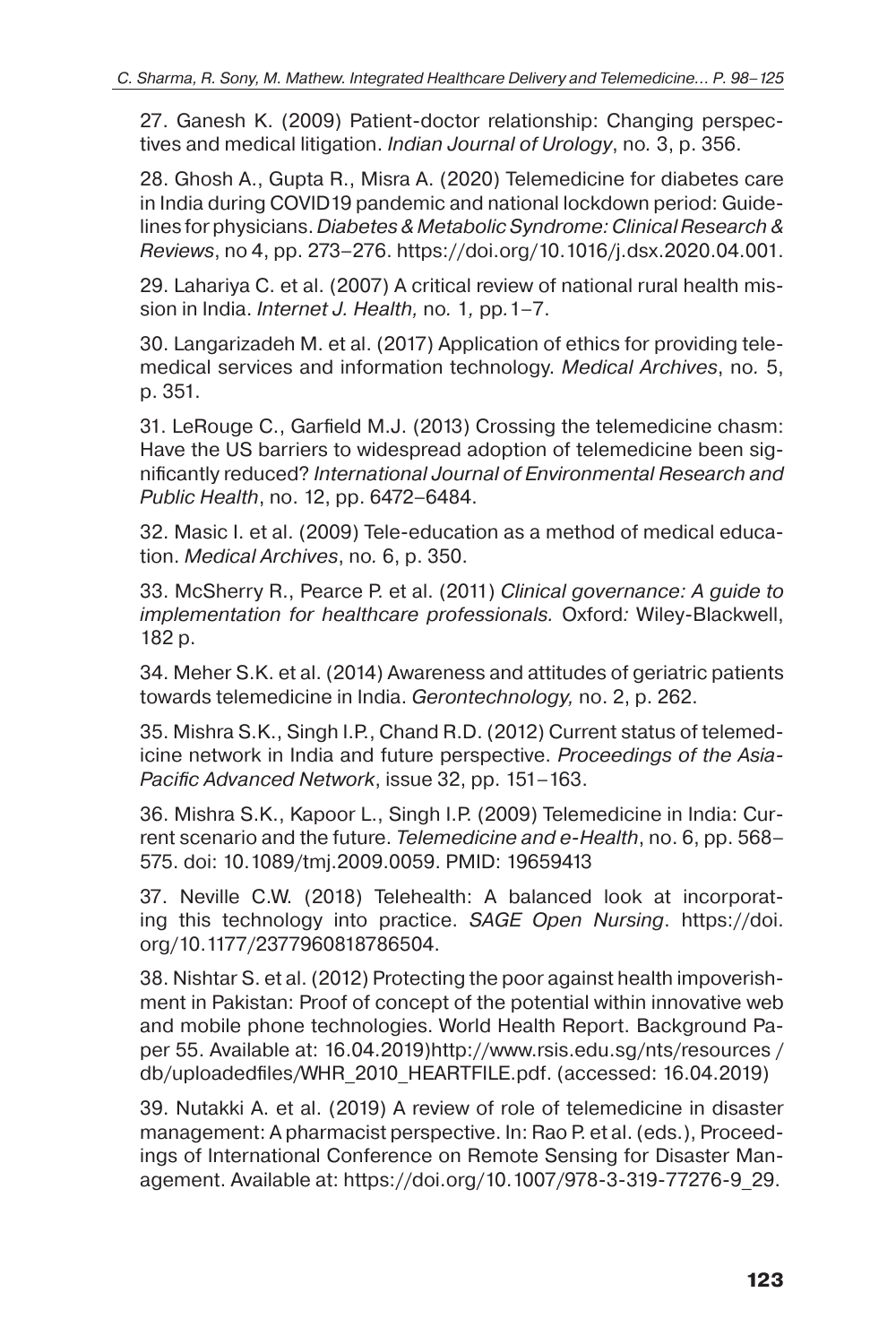40. Parsons T.D. (2016) Telemedicine, mobile, and internet-based neurocognitive assessment. In: Clinical Neuropsychology and Technology. N.Y.: Springer, pp. 99–111.

41. Pal A. et al. (2005) Telemedicine diffusion in a developing country: The case of India. *IEEE Transactions on Information Technology in Biomedicine,* no 1, pp. 59–65.

42. Ray S., Sharma P., Kustwar R. K. (2017) Scope and challenges of telemedicine technology in India: Policy perspective on innovation and sustainable development. In: *India S&T Series,* vol. IV, pp. 156–172.

43. Rotheram-Borus M.J., Ingram B.L. et al. (2012) Adoption of selfmanagement interventions for prevention and care. *Primary Care: Clinics in Office Practice*, no. 4, pp. 649–660.

44. Sangal A.K. et al. (2004) Communication satellite-based network for telemedicine in India. In: Proceedings of the 6th International Workshop on Enterprise Networking and Computing in Healthcare Industry, pp. 149–151. Odawara. doi: 10.1109/HEALTH.2004.1324503.

45. Sharma A. et al. (2013) Healthcare inequity and physician scarcity empowering non-physician healthcare. *Economic & Political Weekly*, no. 13, pp. 112–117.

46. Singh R. et al. (2009) A theory of rural telehealth innovation: A paradoxical approach. ICIS. 126 p.

47. Sood S.P., Tech M. (2004) Implementing telemedicine technology: lessons from India. *World Hospitals and Healthcare Services,* no. 3, pp. 29–32.

48. Sood S.P. et al. (2007) Differences in public and private sector adoption of telemedicine: Indian case study for sectoral adoption. *Studies in Health Technological Information,* no. 130, pp. 257–268. PMID: 17917199.

49. Stanberry B. (2006) Legal and ethical aspects of telemedicine. *Journal of Telemedicine and Telecare,* no. 4*,* p*.* 175.

50. Tarzian A.J. (2013) Healthcare ethics consultation: An update on core competencies and emerging standards from the American Society for Bioethics and Humanities' Core Competencies Update Task Force. *The American Journal of Bioethics,* no. 2, pp. 313.

51. Travis P., Bennett S. et al. (2004) Overcoming health system constraints to achieve the Millennium Development Goals. *The Lancet*, no. 364, pp. 900–906.

52. Turning doctors into leaders. *Harvard Business Review,* no*.* 4, p*.* 69.

53. Wibberley L.E. (2017) Telemedicine in Illinois: Untangling the complex legal threads. *Journal Marshall Law Review,* no. 50*,* p*.* 885.